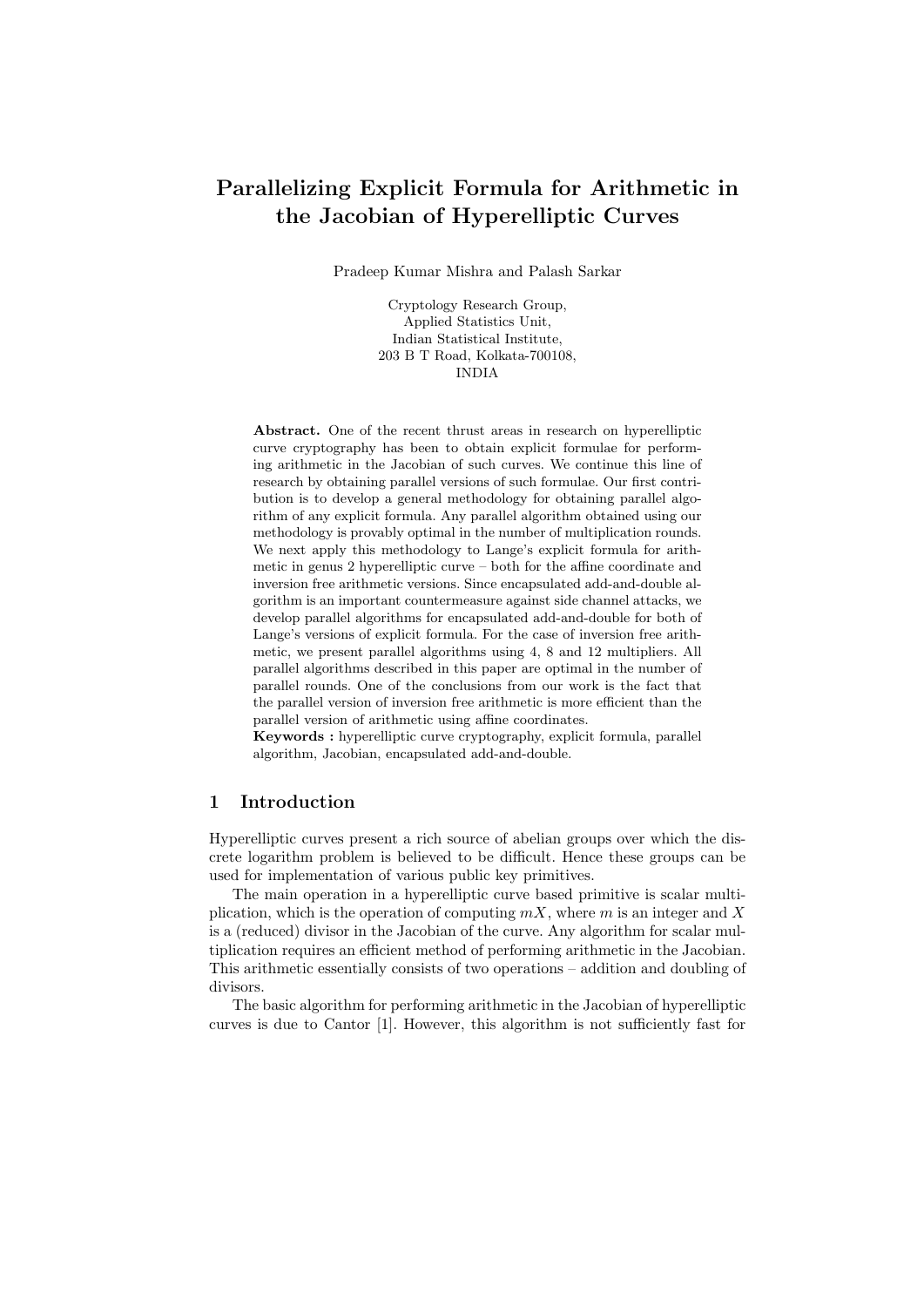practical implementation. There has been extensive research on algorithms for efficient arithmetic. The main technique is to obtain so called "explicit formula" for performing addition and doubling. These explicit formulae are themselves composed of addition, multiplication, squaring and inversion operations over the underlying finite field. Moreover, these formulae are specific to a particular genus. Thus there are separate formulae for genus 2 and genus 3 curves. See Table 1 in Section 2 for more details.

In this paper, we consider the problem of parallel execution of explicit formula. An explicit formula can contain quite a few field multiplications and squarings. (In certain cases, this can even be 50 or more.) On the other hand, the number of inversions is usually at most one or two. An explicit formula usually also contains many field additions; however, the cost of a field addition is significantly less than the cost of a field multiplication or inversion. Hence the dominant operation in an explicit formula is field multiplication.

On inspection of different explicit formulae appearing in the literature there appear to be groups of multiplication operations that can be executed in parallel. Clearly the ability to perform multiplications in parallel will improve the speed of execution of the algorithm. This gives rise to the following question: Given an explicit formula, what is the best parallel algorithm for computing the formula?

Our first contribution is to develop a general methodology for obtaining parallel version of any explicit formula. The methodology guarantees that the obtained parallel version requires the minimum number of rounds. The methodology can be applied to any explicit formula appearing in the literature. (There could also be other possible applications.)

The most efficient explicit formula for performing arithmetic in the Jacobian of genus 2 curve is given in  $[11, 12]$ . In  $[11]$ , the affine coordinate representation of divisors is used and both addition and doubling involve a field inversion. On the other hand, in [12] the explicit formula is developed for inversion free arithmetic in the Jacobian.

Our second contribution is to apply our methodology to both [11] and [12]. For practical applications, it is necessary to consider resistance to side channel attacks. One important countermeasure is to perform a so-called encapsulated add-and-double algorithm (see [3, 6, 7] for details). We develop parallel versions of encapsulated add-and-double algorithm for both [11] and [12]. In many situations, the number of parallel multipliers available may be limited. To deal with such situations we present the encapsulated add-and-double algorithm using inversion free arithmetic using 4, 8 and 12 multipliers. For the affine version we have derived an algorithm using 8 multipliers. All of our algorithms are optimal parallel algorithms in the sense that no other parallel algorithm can perform the computation in lesser number of rounds.

Some of our results that we obtain are quite striking. For example, using 4 multipliers, we can complete the inversion free encapsulated add-and-double algorithm in 27 rounds and using 8 multipliers we can complete it in 14 rounds. The algorithm involves 108 multiplications. In the case of arithmetic using affine coordinates, the 8 multiplier algorithm will complete the computation in 11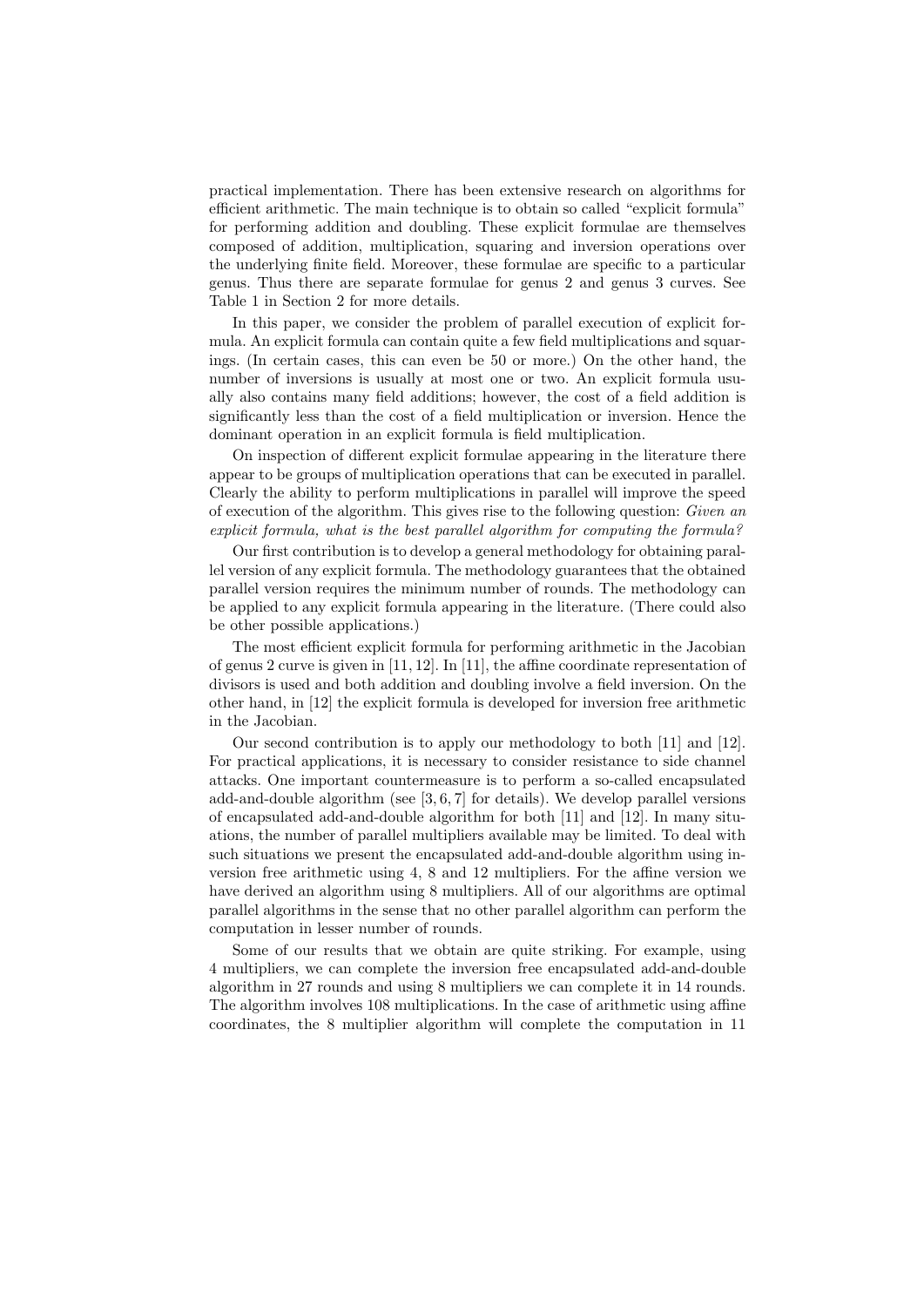rounds including an inversion round. Usually inversions are a few times costlier than multiplications, the actual figure being dependent upon exact implementation details. However, from our results it is clear that in general the parallel version of arithmetic using affine coordinates will be costlier than the parallel version of inversion free arithmetic.

# 2 Preliminaries of Hyperelliptic Curves

In this section, we give a brief overview of hyperelliptic curves. For details, readers can refer to [15]. Let K be a field and let  $\overline{K}$  be the algebraic closure of K. A hyperelliptic curve C of genus g over K is an equation of the form  $C: v^2 + h(u)v = f(u)$  where  $h(u)$  in  $K[u]$  is a polynomial of degree at most  $g, f(u)$  in  $K[u]$  is a monic polynomial of degree  $2g + 1$ , and there are no singular points  $(u, v)$  in  $\overline{K} \times \overline{K}$ . Unlike elliptic curves, the points on the hyperelliptic curve do not form a group. The additive group on which the cryptographic primitives are implemented is the divisor class group. Each element of this group is a reduced divisor. The group elements have a nice cannonical representation by means of two polynomials of small degree. The algorithms Koblitz [8] proposed for divisor addition and doubling are known as Cantor's algorithms.

Spallek [22] made the first attempt to compute divisor addition by explicit formula for genus 2 curves over fields of odd characteristic. Harley [5] improved the running time of the algorithm in [22]. Gaudry and Harley [4] observed that one can derive different explicit formula for divisor operations depending upon the weight of the divisors. In 2000, Nagao [19] proposed two algorithms; one for polynomial division without any inversion and another for extended gcd computation of polynomials requiring only one inversion. Both these algorithms can be applied to Cantor's algorithm to improve efficiency. Lange [10] generalised Harley's approach to curves over fields of even characteristic. Takahashi [23] and Miyamoto, Doi, Matsuo, Chao and Tsujii [17] achieved furthur speed-up using Montgomery's trick to reduce the number of inversions to 1. For genus 2 curves, the fastest version of explicit formula for inversion free arithmetic is given in [12] and the fastest version of explicit formula using affine coordinates is given in [11]. Lange has also proposed various co-ordinate systems and explicite formula for arithmetic of genus 2 curves over them. Interested readers can refer to [13]. For genus 3 curves Pelzl, Wollinger, Guajardo and Paar [20] have proposed explicit formula for performing arithmetic. For genus 4 curves, Pelzl, Wollinger and Paar have derived explicit formuae [21]. Curves of genus 5 and above are considered insecure for cryptographic use.

We summarise the complexity of various explicit formulae proposed in literature in Table 1. The cost generally correspond to the most general case. In the cost column,  $[i], [m], [s]$  stand for the time taken by an inversion, a multiplication and a squaring in the underlying field respectively. The notation,  $[m/s]$  stands for time of a square or multiplication. In the corresponding papers, multiplications and squarings have been treated to be of the same complexity.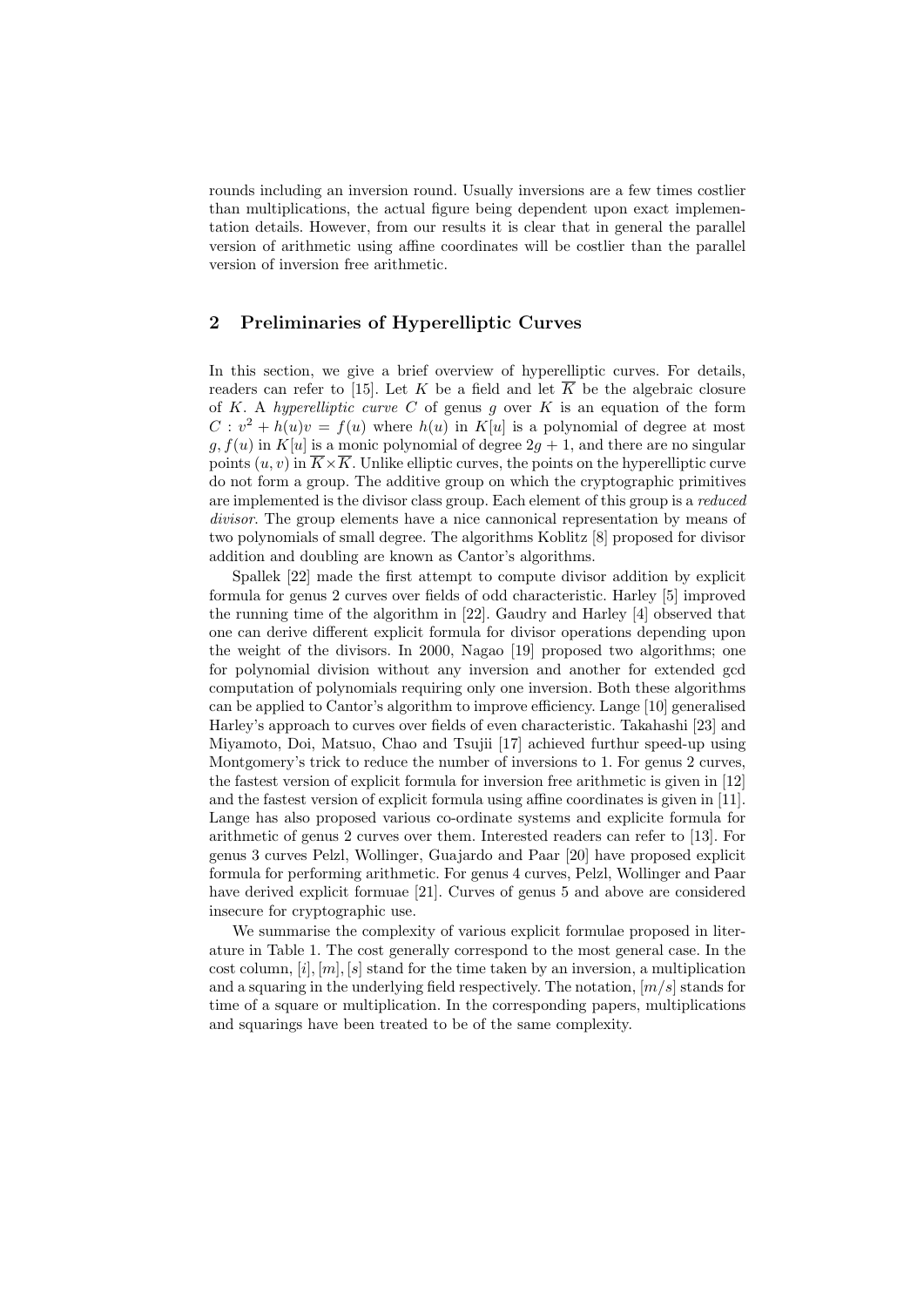| Genus   | Name/Proposed in Characteristic |           | Cost(Add)             | Cost(Double)                                   |  |
|---------|---------------------------------|-----------|-----------------------|------------------------------------------------|--|
| Genus 2 | $\overline{\text{Cantor}}$ [19] | All       | $3[i] + 70[m/s]$      | $3[i] + 76[m/s]$                               |  |
|         | Nagao $[19]$                    | $\rm Odd$ | $1[i] + 55[m/s]$      | $1[i] + 55[m/s]$                               |  |
|         | Harley [5]                      | Odd       | $2[i] + 27[m/s]$      | $2[i] + 30[m/s]$                               |  |
|         | Matsuo et al [14]               | Odd       | $2[i] + 25[m/s]$      | $2[i] + 27[m/s]$                               |  |
|         | Miyamoto et al [17]             | Odd       | $1[i] + 26[m/s]$      | $1[i] + 27[m/s]$                               |  |
|         | Takahashi [23]                  | Odd       | $1[i] + 25[m/s]$      | $1[i] + 29[m/s]$                               |  |
|         | Lange $[11]$                    | All       | $1[i] + 22[m] + 3[s]$ | $1[i] + 22[m] + 5[s]$                          |  |
|         | Lange $[12]$                    | All       | $40[m] + 6[s]$        | $47[m] + 4[s]$                                 |  |
| Genus 3 | Nagao $[19]$                    | $\rm Odd$ | $2[i] + 154[m/s]$     | $2[i] + 146[m/s]$                              |  |
|         | Pelzl et al [20]                | All       | $1[i] + 70[m] + 6[s]$ | $1[i] + 61[m] + 10[s]$                         |  |
| Genus 4 | Pelzl et al [21]                | All       |                       | $ 2[i] + 160[m] + 4[s] 2[i] + 193[m] + 16[s] $ |  |

Table 1. Complexity of Explicit Formulae

# 3 General Methodology for Parallelizing Explicit Formula

An explicit formula for performing doubling (resp. addition) in the Jacobian of a hyperelliptic curve is an algorithm which takes one (resp. two) reduced divisor(s) as input and produces a reduced divisor as output. Also the parameters of the curve are available to the algorithm. The algorithm proceeds by a sequence of elementary operations, where each operation is either a multiplication or an addition or an inversion over the underlying field. In general the formulae involve one inversion. If there is one inversion, the inversion operation can be neglected and the parallel version can be prepared without it. Later, it can be plugged in as a separate round at an appropriate place. The same is true if the formula contains more than one inversions. Hence, we can assume that the formula is inversion-free. The cost of a field multiplication (or squaring) is significantly more than the cost of a field addition and hence the number of field multiplications is the dominant factor determining the cost of the algorithm. On inspection of the different explicit formulae available in the literature, it appears that there are groups of multiplication operations which can be performed in parallel. The ability to perform several mulitplications in parallel can significantly improve the total computation time. So the key problem that we consider is the following: Given an explicit formula, identify the groups of multiplication operations that can be performed in parallel. In this section we develop a general methodology for solving this problem.

Let  $\mathcal F$  be an explicit formula. Then  $\mathcal F$  consists of mulitiplication and addition operations. Also several intermediate variables are involved. First we perform the following preprocessing on  $\mathcal{F}$ .

1. Convert all multiplications to binary operation : Operations which are expressed as a product of three or more variables are rewritten as a seqence of binary operations. For example, the operation  $p_5 = p_1p_2p_3$  is rewritten as  $p_4 = p_1p_2$  and  $p_5 = p_3p_4$ .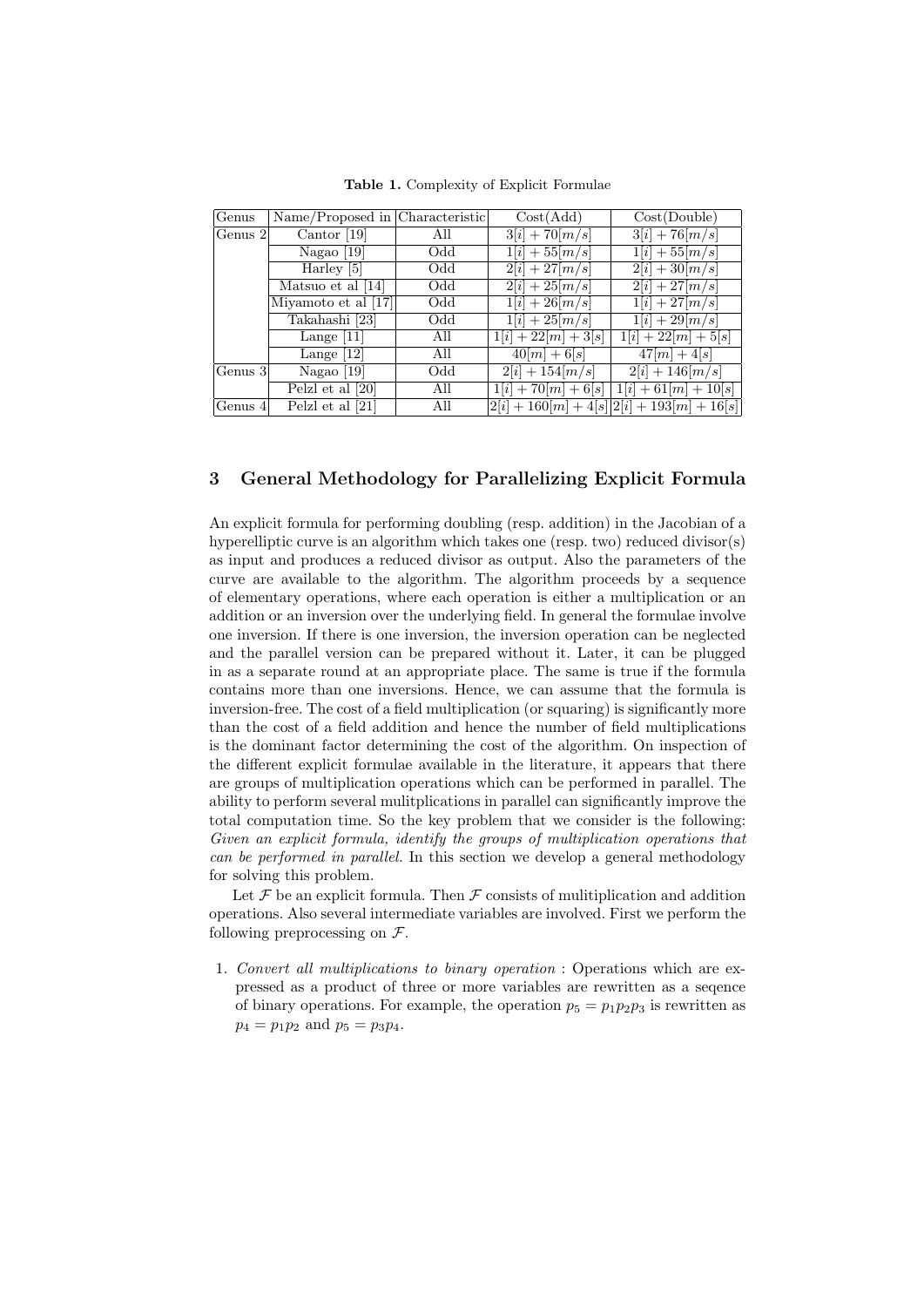- 2. Reduce multiplication depth : Suppose we are required to perform the following sequence of operations:  $p_3 = p_1^2 p_2$ ;  $p_4 = p_3 p_2$ . The straightforward way of converting to binary results in the following sequence of operations:  $t_1 = p_1^2$ ;  $p_3 = t_1 p_2$ ;  $p_4 = p_3 p_2$ . Note that the three operations have to be done sequentially one after another. On the other hand, suppose we perform the operations in the following manner:  $\{t_1 = p_1^2; t_2 = p_2^2; \} \{p_3 = t_1p_2; p_4 = p_5^2\}$  $t_1t_2$ . In this case, the operations within  $\{\}\$ can be performed in parallel and hence the computation can be completed in two parallel rounds. The total number of operations increases to 4, but the number of parallel rounds is less. We have performed such operation using inspection. We also note that it should be fruitful to consider algorithmic approach to this step.
- 3. Eliminate reuse of variable names : Consider the following sequence of operations:

$$
q_1 = p_1 + p_2; \, q_2 = p_3; \, \ldots; \, q_1 = p_4 + p_5; \, \ldots
$$

In this case, at different points of the algorithm, the intermediate variable  $q_1$ is used to store the values of both  $p_1 + p_2$  and  $p_4 + p_5$ . During the process of devising the parallel algorithm we rename the variable  $q_1$  storing the value of  $p_4 + p_5$  by a unique new name. In the parallel algorithm we can again suitably rename it to avoid the overhead cost of initialising a new variable.

4. Labeling process : We assign unique labels to the addition and mulitplication operations and unique names to the intermediate variables.

Given a formula  $\mathcal F$ , we define a directed acyclic graph  $G(\mathcal F)$  in the following fashion.

- The nodes of  $G(\mathcal{F})$  correspond to the arithmetic operations and variables of  $\mathcal F$ . Also there are nodes for the parameters of the input divisor(s) as well as for the parameters of the curve.
- The arcs are defined as follows: Suppose **id**  $:r = qp$  is a multiplication operation. The identifier id is the label assigned to this operation. Then the following arcs are present in  $G(\mathcal{F})$ :  $(q, id)$ ,  $(p, id)$  and  $(id, r)$ . Similarly, the arcs for the addition operations are defined, with the only difference being the fact that the indegree of an addition node may be greater than two.

# **Proposition 1.** The following are true for the graph  $G(\mathcal{F})$ .

1. The indegree of variable nodes corresponding to the parameters of the input divisors and the parameters of the curve is zero.

2. The indegree of any node corresponding to an intermediate variable is one.

3. The outdegree of any node corresponding to an addition or multiplication operation is one.

Note that the outdegree of nodes corresponding to variables can be greater than one. This happens when the variable is required as input to more than one arithmetic operation. Our aim is to identify the groups of multiplication operations that can be performed in parallel. For this purpose, we prepare another graph  $G^*(\mathcal{F})$  from  $G(\mathcal{F})$  in the following manner: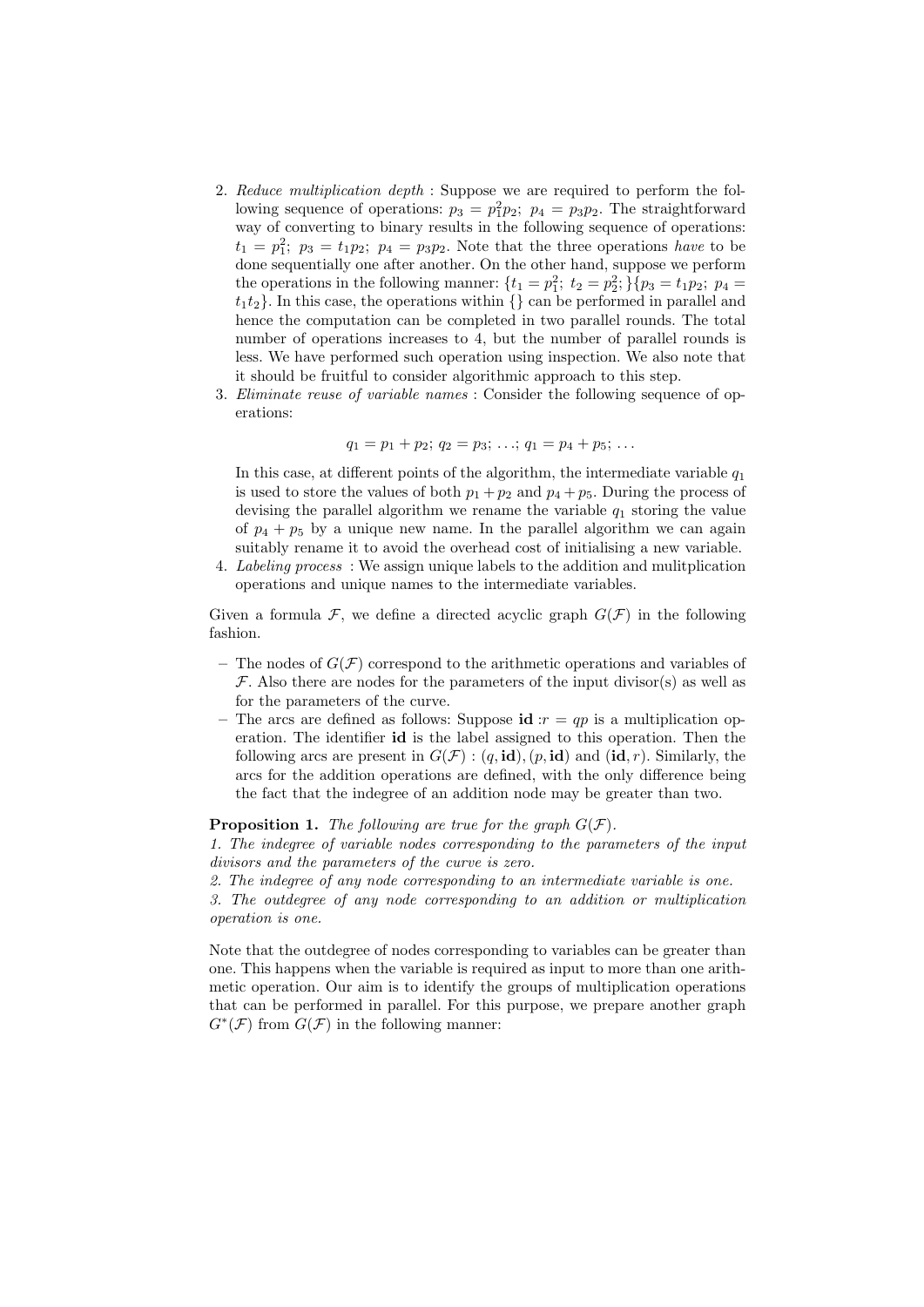- The nodes of  $G^*(\mathcal{F})$  are the nodes of  $G(\mathcal{F})$  which correspond to multiplication operation.
- There is an arc  $(id_1, id_2)$  from node  $id_1$  to node  $id_2$  in  $G^*(\mathcal{F})$  only if there is a path from  $id_1$  to  $id_2$  in  $G(\mathcal{F})$  which does not pass through another multiplication node.

The graph  $G^*(\mathcal{F})$  captures the ordering relation between the multiplication operations of F. Thus, if there is an arc  $(\mathbf{id}_1, \mathbf{id}_2)$  in  $G^*(\mathcal{F})$ , then the operation  $\mathbf{id}_1$ must be done before the operation  $id_2$ . We now define a sequence of subgraphs of  $G^*(\mathcal{F})$  and a sequence of subsets of nodes of  $G^*(\mathcal{F})$  in the following manner.

- $-G_1(\mathcal{F}) = G^*(\mathcal{F})$  and  $M_1$  is the set of nodes of  $G_1$  whose indegree is zero.
- $-$  For  $i \geq 2$ ,  $G_i$  is the graph obtained from  $G_{i-1}$  by deleting the set  $M_{i-1}$  from  $G_{i-1}$  and  $M_i$  is the set of nodes of  $G_i$  whose indegree is zero.

Let r be the least positive integer such that  $G_{r+1}$  is the empty graph, i.e., on removing  $M_r$  from  $G_r$ , the resulting graph becomes empty.

**Proposition 2.** The following statements hold for the graph  $G^*(\mathcal{F})$ .

1. The sequence  $M_1, \ldots, M_r$  forms a partition of the nodes of  $G^*(\mathcal{F})$ .

2. All the multiplications in any  $M_i$  can be performed in parallel.

3. There is a path in  $G^*(\mathcal{F})$  from some vertex in  $M_1$  to some vertex in  $M_r$ . Consequently, at least r parallel multiplication rounds are required to perform the computation of F.

It is easy to obtain the sets  $M_i$ 's from the graph  $G^*(\mathcal{F})$  by a modification of the standard topological sort algorithm [2]. The sets  $M_i$  ( $1 \leq i \leq r$ ) represent only the multiplication operations of  $F$ . To obtain a complete parallel algorithm, we have to organize the addition operations and take care of the intermediate variables. There may be some addition operations at the beginning of the formula. Since additions are to be performed sequentially, we can ignore these additions while deriving the parallelised formula, treating the sums they produce as inputs. Later, they can be plugged in at the beginning of the formula.

For  $1 \leq i \leq r-1$ , let  $A_i$  be the set of addition nodes which lie on a path from some node in  $M_i$  to some node in  $M_{i+1}$ . Further, let  $A_r$  be the set of addition nodes which lie on a path originating from some node in  $M_r$ . There may be more than one addition operation in a path from a node in  $M_i$  to a node in  $M_{i+1}$ . These additions have to be performed in a sequential manner. (Note that we are assuming that  $\mathcal F$  starts with a set of multiplication operations and ends with a set of addition operations. It is easy to generalize to a more general form.)

Each multiplication and addition operation produces a value which is stored in an intermediate variable. We now describe the method of obtaining the set of intermediate variables required at each stage of computation. Let  $I_1, \ldots, I_{2r}$  and  $O_1, \ldots, O_{2r}$  be two sequences of subsets of nodes of  $G(\mathcal{F})$ , where each  $I_i$  and  $O_j$ contain nodes of  $G(\mathcal{F})$  corresponding to variables. The parameters of the curve and the input divisor(s) are not included in any of the  $I_i$  and  $O_j$ 's. These are assumed to be additionally present throughout the algorithm. For  $1 \leq i \leq r$ , these sets are defined as follows: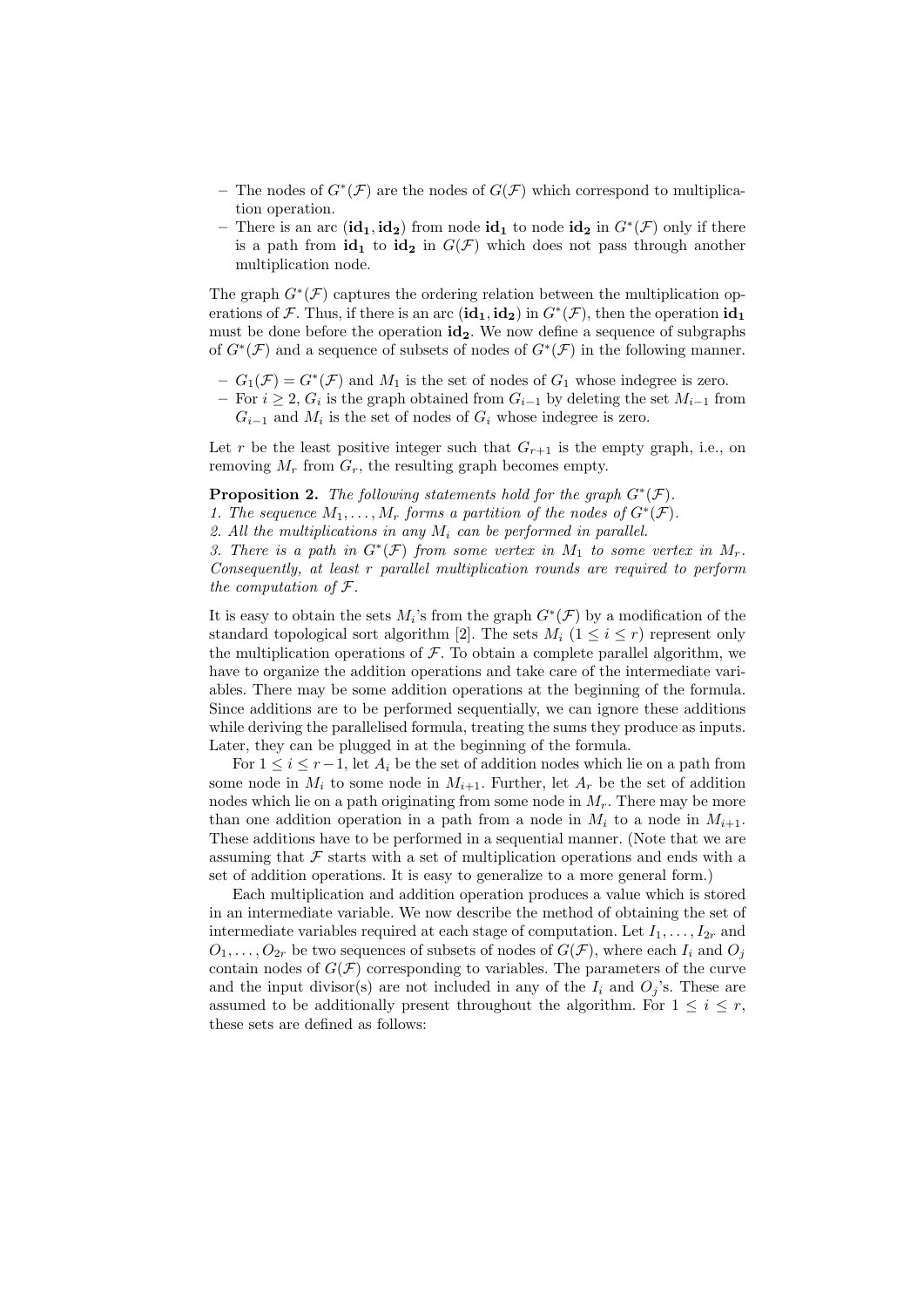- 1.  $I_{2i-1}$  contains intermediate variables which are the inputs to the multiplication nodes in  $M_i$ .
- 2.  $I_{2i}$  contains intermediate variables which are the inputs to the addition nodes in  $A_i$ .
- 3.  $O_{2i-1}$  contains intermediate variables which are the outputs of the multiplication nodes in  $M_i$ .
- 4.  $O_{2i}$  contains intermediate variables which are the outputs of the addition nodes in  $A_i$ .

For  $1 \leq j \leq 2r$ , define

$$
V_j = (\cup_{i=1}^j O_i) \cap (\cup_{i=j+1}^{2r} I_i). \tag{1}
$$

If a variable x is in  $V_j$ , then it has been produced by some previous operation and will be required in some subsequent operation. We define the parallel version  $\textsf{par}(\mathcal{F})$  of  $\mathcal F$  as a sequence of rounds

$$
\mathsf{par}(\mathcal{F}) = (\mathcal{R}_1, \dots, \mathcal{R}_r). \tag{2}
$$

where  $\mathcal{R}_i = (M_i, V_{2i-1}, A_i, V_{2i})$ . In round i, the multiplications in  $M_i$  can be performed in parallel; the sets  $V_{2i-1}$  and  $V_{2i}$  are the sets of intermediate variables and  $A_i$  is the set of addition operations. Note that the addition operations are not meant to be performed in parallel. Indeed, in certain cases the addition operations in  $A_i$  have to be performed in a sequential manner. We define several parameters of  $\text{par}(\mathcal{F})$ .

**Definition 1.** Let  $\text{par}(\mathcal{F}) = (\mathcal{R}_1, \ldots, \mathcal{R}_r)$ , be the r-round parallel version of the explicit formula F. Then

1. The total number of multiplications (including squarings) occuring in  $\text{par}(\mathcal{F})$ will be denoted by TM.

- 2. The multiplication width (MW) of par( $\mathcal F$ ) is defined to be MW =  $\max_{1 \leq i \leq r} |M_i|$ .
- 3. The buffer width (BW) of  $\mathsf{par}(\mathcal{F})$  is defined to be BW =  $\max_{1 \leq i \leq 2r} |V_i|$ .
- 4. A path from a node in  $M_1$  to a node in  $M_r$  is called a critical path in  $\text{par}(\mathcal{F})$ .
- 5. The value r is the critical path length (CPL) of  $\text{par}(\mathcal{F})$ .

The parameter MW denotes the maximum number of multipliers that can operate in parallel. Using MW parallel multipliers  $\mathcal F$  can be computed in r parallel rounds. The buffer width BW denotes the maximum number of variables that are required to be stored at any stage in the parallel algorithm.

#### 3.1 Decreasing the Multiplication Width

The method described above yeilds a parallel algorithm  $\text{par}(\mathcal{F})$  for a given explicit formula  $\mathcal F$ . It also fixes the number of computational rounds r required to execute the algorithm using MW number of proessors. By definition, MW is the maximum number of multiplications taking place in a round. However, it may happen that in many rounds the actual number of multiplications is less than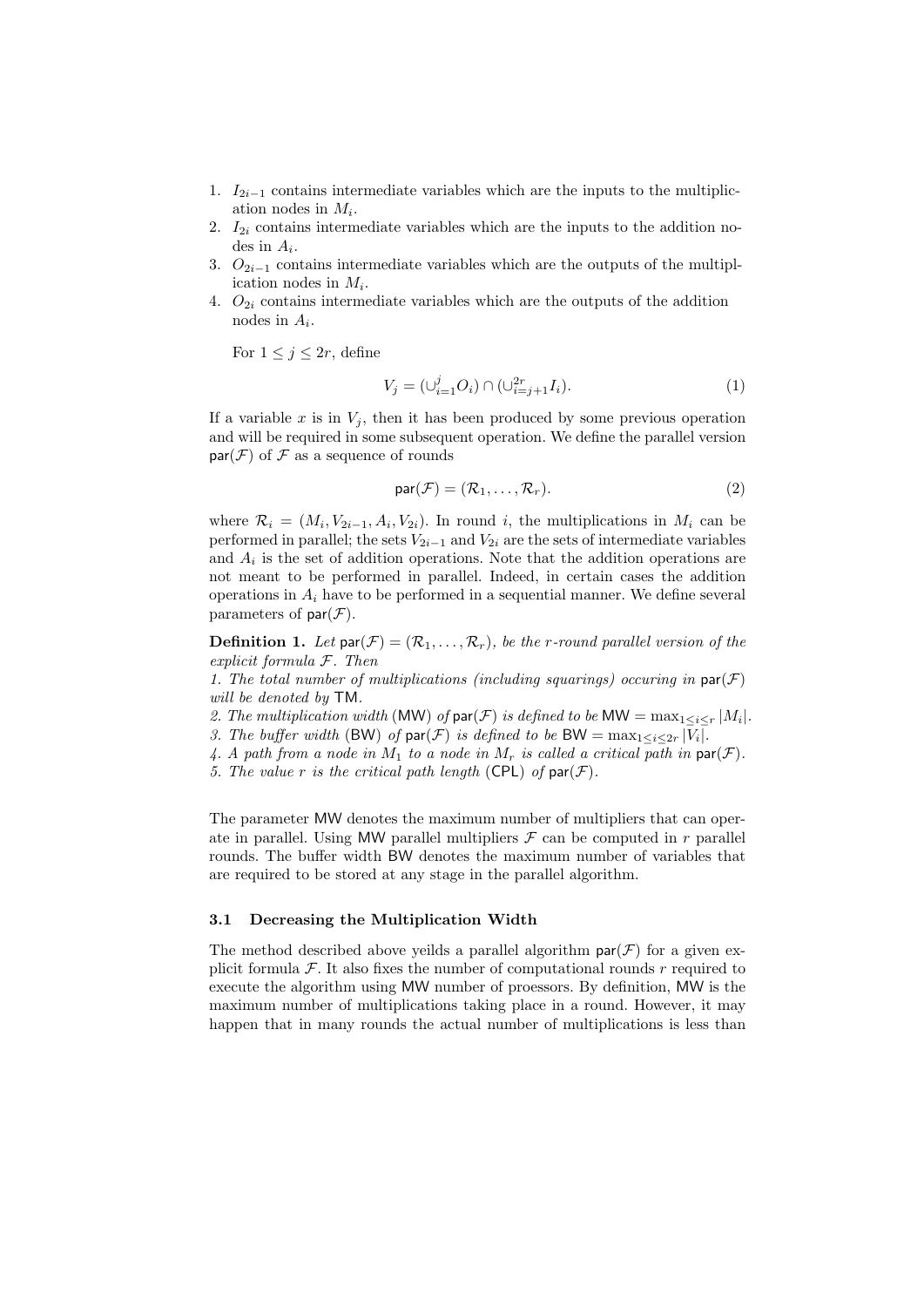MW. If we use MW multipliers, then some of the multipliers will be idle in such rounds. The most ideal scenario is MW  $\approx$  [TM/r]. However, such an ideal situation may not come about automatically. We next describe a method for making the distribution of the number of multiplication operations more uniform among various rounds.

We first prepare a *requirement table*. It is a table containing data about the intermediate variables created in the algorithm. For every variable it contains the name of the variables used in the expressions computing it, the latest round in which one of such variables is created and the earliest round in which the variable itself is used. For example, suppose an intermediate variable  $v_x = v_y * v_z$ is computed in the j-th round. Of  $v_y$  and  $v_z$ , let  $v_z$  be the one which is computed later and in the *i*-th round. Let  $v_x$  be used earliest in the *k*-th round. Then in the requirement table we have an entry for  $v_x$  consisting of  $v_y, v_z, i, k$ . If both of  $v_x$  and  $v_y$  are input values then we may take  $i = 0$ . Note that we have  $i < j < k$ .

Now suppose, there are more than  $\lceil TM/r \rceil$  multiplications in the j-th round. Further suppose that for some  $j_1$   $(i+1 \leq j_1 \leq k-1)$ , the number of multiplications in the  $j_1^{\text{th}}$  round is less than  $\lceil TM/r \rceil$ . Then we transfer the multiplication producing  $v_x$  to the  $j_1^{\text{th}}$  round and hence reduce the multiplication width of the j-th round. This change of position of the multiplication operation does not affect the correctness of the algorithm.

This procedure is applied as many times as possible to rounds which contain more than  $\lceil TM/r \rceil$  multiplications. As a result we obtain a parallel algorithm with a more uniform distribution of number of multiplication operations over the rounds and consequently reduces the value of MW.

#### 3.2 Managing Buffer Width

The parameter BW provides the value of the maximum number of intermediate variables that is required to be stored at any point in the algorithm. This is an important parameter for applications where the amount of memory is limited. We justify that obtaining parallel version of an explicit formula does not substantially change the buffer width. Our argument is as follows.

First note that the total number of multiplications in the parallel version is roughly the same as the total number of multiplications in the original explicit formula. The only place where the number of multiplications increases is in the preprocessing step of reducing the multiplication depth. Moreover, the increase is only a few multiplications. The total number of addition operations remain the same in both sequential and parallel versions. Since the total numbers of multiplications and additions are roughly the same, the total number of intermediate variables also remains roughly the same.

Suppose that after round  $k$  in the execution of the parallel version,  $i$  intermediate variables have to be stored. Now consider a sequential execution of the explicit formula. Clearly, in the sequential execution, all operations upto round  $k$  has to be executed before any operation of round greater than  $k$  can be executed. The i intermediate variables that are required to be stored after round  $k$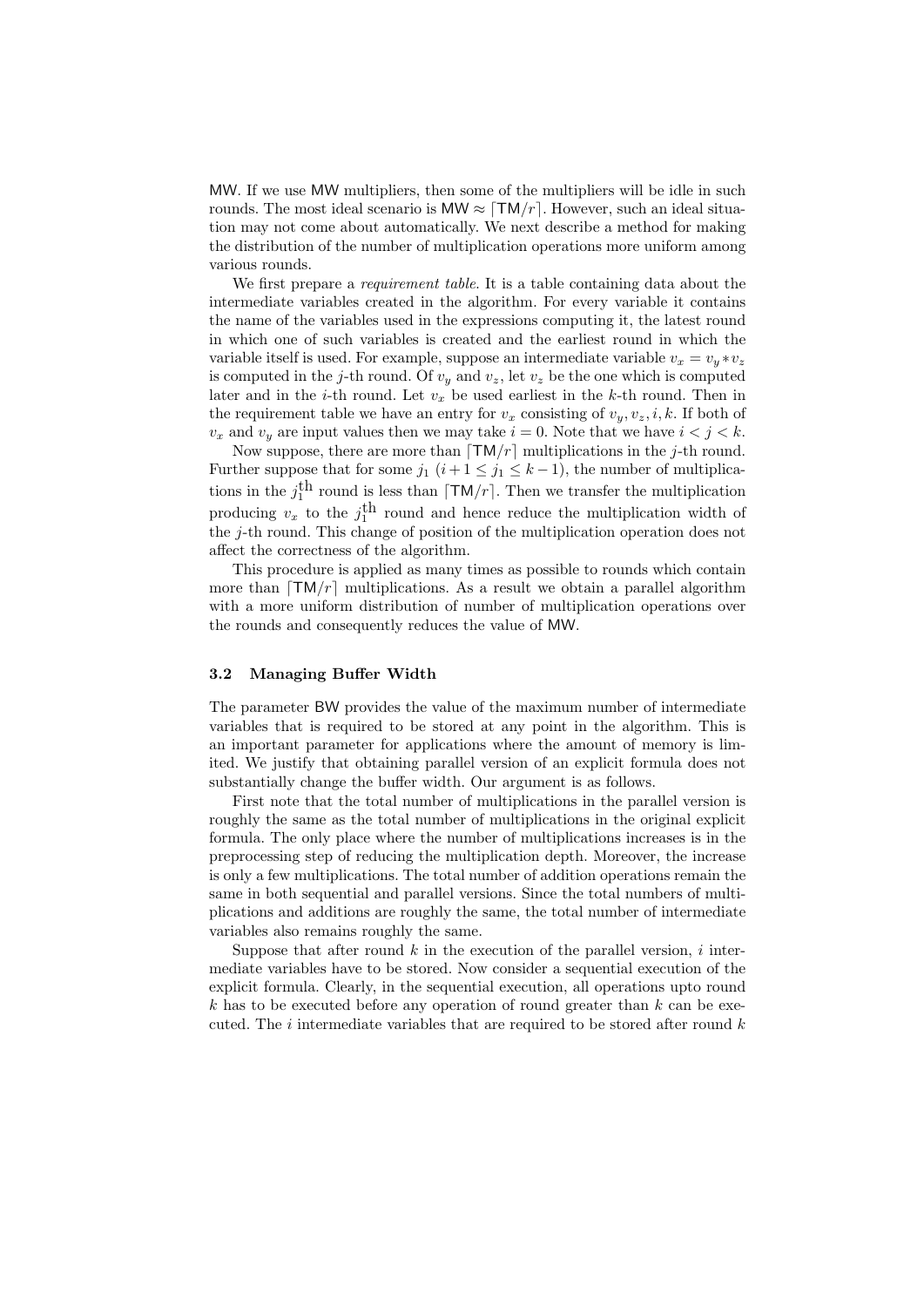are required as inputs to operations in round greater than  $k$ . Hence these intermediate variables are also required to be stored in the sequential execution of the explicit formula.

# 4 Application to Lange's Explicit Formulae

In [11] and [12], Lange presented explicit formulae for addition and doubling in the Jacobian of genus 2 hyperelliptic curves. In fact, there are many special cases involved in these explicit formulae and our methodology can be applied to all the cases. But to be brief, we restrict our attention to the most general and frequent case only. The formulae in [11] uses an inversion each for addition and doubling while the formulae in [12] does not require any inversion.

We apply the methodology described in Section 3 separately to the formulae in [11] and [12]. In the case of addition, the inputs are two divisors  $D_1$  and  $D_2$ and in the case of doubling the input is only one divisor  $D_1$ . We use the following conventions.

- We assume that the curve parameters  $h_2$ ,  $h_1$ ,  $h_0$ ,  $f_4$ ,  $f_3$ ,  $f_2$ ,  $f_1$ ,  $f_0$  are available to the algorithm.
- We do not distinguish between squaring and multiplication.
- The labels for the arithmetic operations in the explicit formula for addition start with A and the labels for the arithmetic operations in the explicit formula for doubling start with  $D$ . The second letter of the label (M or  $A$ ) denotes (m)ultiplication or (a)ddition over the underlying field. Thus  $AM23$ denotes the 23rd multiplication in the explicit formula for addition.
- The intermediate variables for the explicit formula for addition are of the form  $p_i$  and the intermediate variables for the explicit formula for doubling are of the form  $q_i$ .
- In [11, 12], multiplications by curve constants are presented. However, during the total multiplication count, some of these operations are ignored, since for most practical applications the related curve constants will be 0 or 1. In this section, we include the multiplication by the curve parameters. In Section 5, we consider the situation where these are 0 or 1.
- $-$  The set of intermediate variables  $(V_i)$  required at any stage is called the buffer state.

# 4.1 Inversion Free Arithmetic

In this section, we consider the result of application of the method of Section 3 to the inversion free formula for addition and doubling given in [12]. The details are presented in the Appendix. The details of addition formula is presented in Section A.1 and the details of the doubling formula is presented in Section A.2. We present a summary of the parameters of the parallel versions in Table 2. Based on Table 2 and Proposition 2(3), we obtain the following result.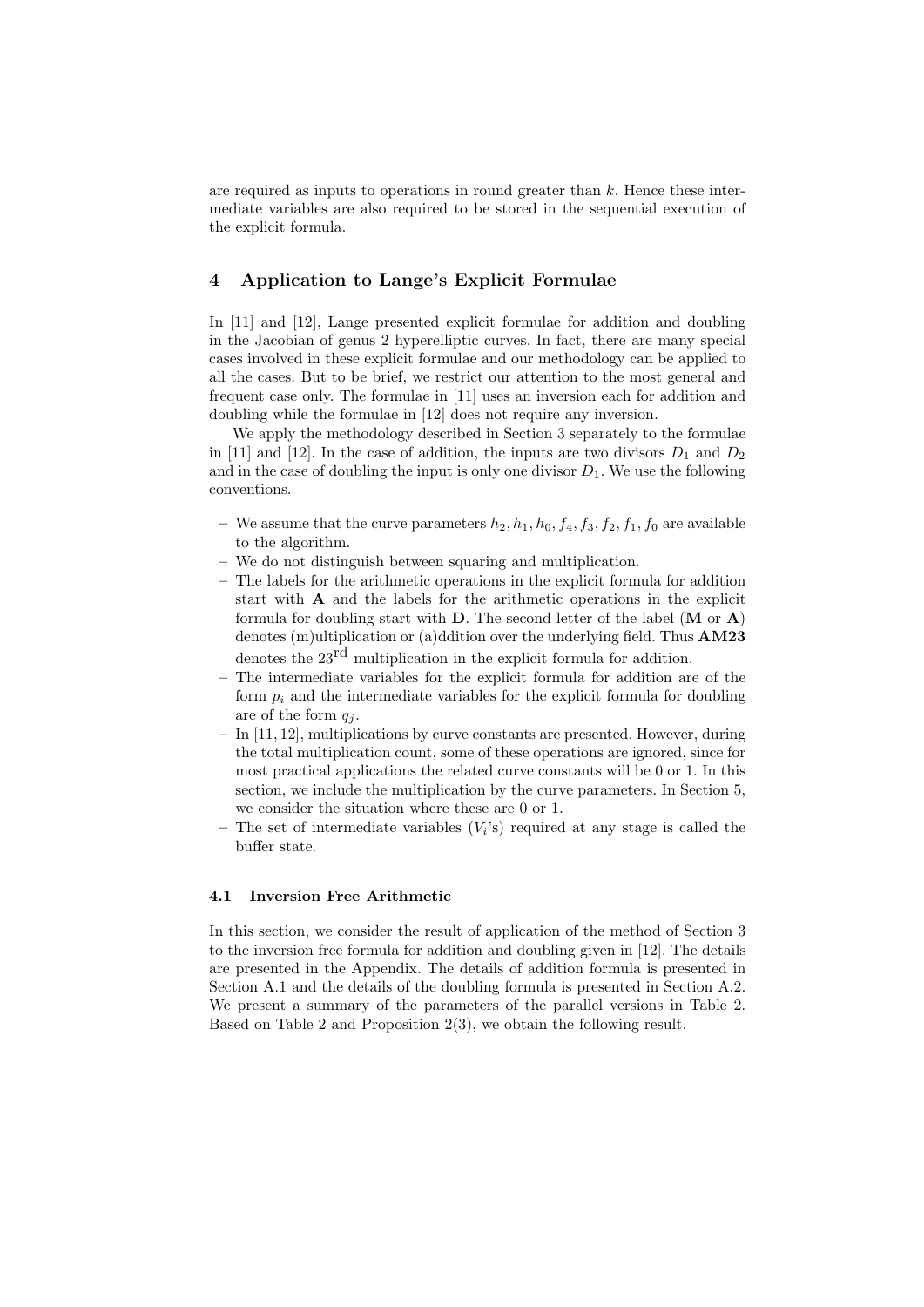Table 2. Parameters for parallel versions of explicit formula in [12].

|        |    | MW BW CPL TM |    |
|--------|----|--------------|----|
| lAdd   | 20 |              | 59 |
| Double | 15 |              | 65 |

Theorem 1. Any parallel algorithm for executing either the explicit formula for addition or the explicit formula for doubling presented in [12] will require at least 8 parallel multiplication rounds. Consequently, the parallel algorithms presented in Sections A.1 and A.2 are optimal algorithms.

#### 4.2 Arithmetic Using Affine Coordinates

The most efficient explicit formula for arithmetic using affine coordinates has been presented in [11]. Here we consider the result of applying the methodology of Section 3 to this formula. Again due to lack of space we present the details full version of the paper. The parallel version of the addition formula is presented therein.

A summary of the results is presented in Table 3. We have the following

Table 3. Parameters for parallel versions of explicit formula in [11].

|                                       |  | MW BW CPL TM |                                                     |
|---------------------------------------|--|--------------|-----------------------------------------------------|
| l Add                                 |  |              | 6 12 $7^*$ $\boxed{29^*}$ * Including one inversion |
| Double $5 \mid 13 \mid 8^* \mid 34^*$ |  |              |                                                     |

result about the parallel versions of the explicit formula in [11].

Theorem 2. Any parallel algorithm for executing the explicit formula for addition (resp. doubling) presented in  $[11]$  will require at least  $\gamma$  (resp. 8) parallel multiplication rounds. Consequently, the parallel algorithms presented in [16] are optimal algorithms.

# 5 Encapsulated Addition and Doubling Algorithm

In this section, we address several issues required for actual implementation.

– The algorithms of Section A include multiplications by the parameters of the curve. However, we can assume that  $h_2 \in \{0, 1\}$ . If  $h_2 \neq 0$ , then by substituting  $y = h_2^5 y'$  and  $x = h_2^2 x'$  and dividing the resulting equation by  $h_2^{10}$ , we can make  $h_2 = 1$ . Also, if the underlying field is not of characteristic 5, we can assume that  $f_4 = 0$ . Otherwise, we can make it so by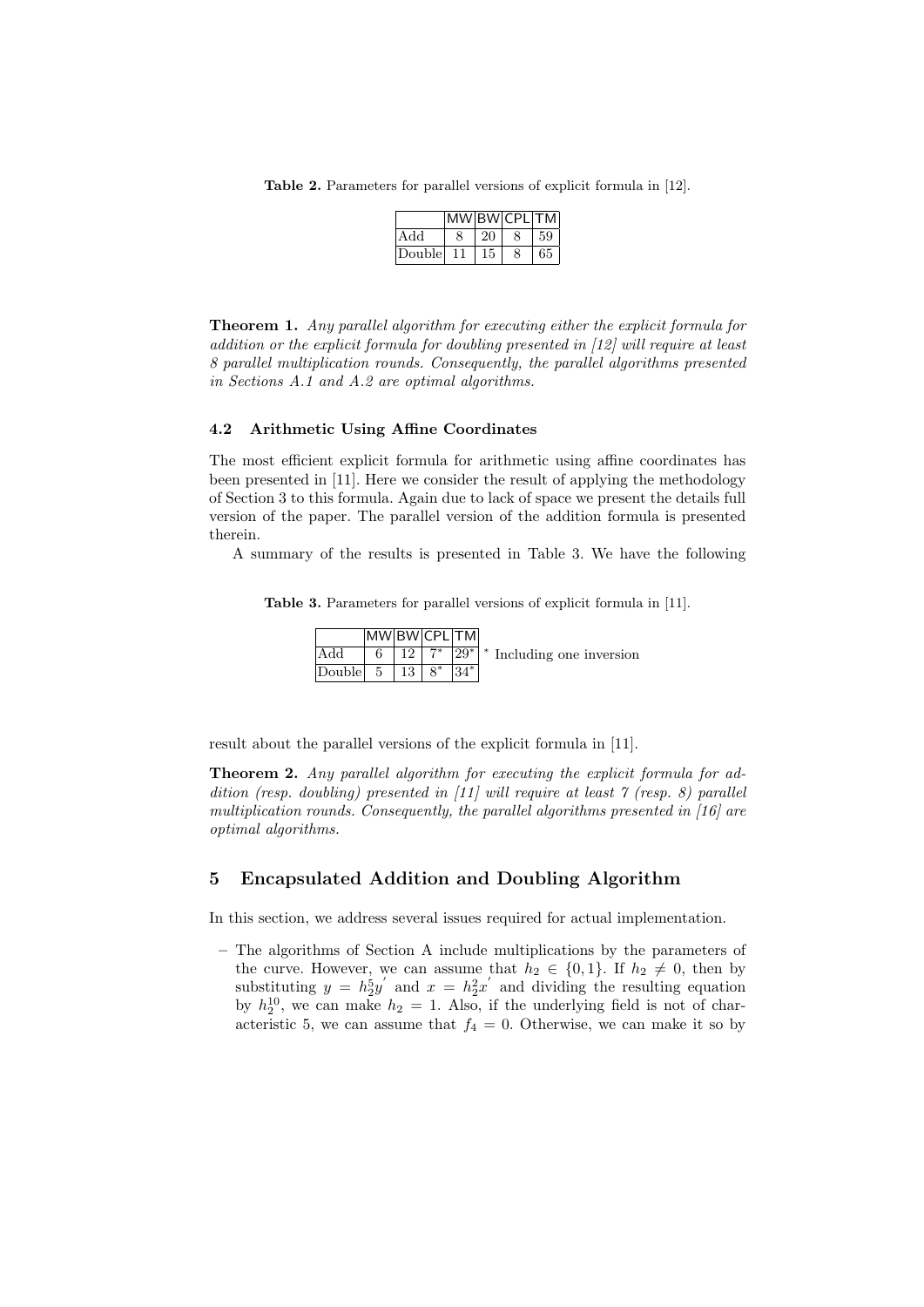substituting  $x' = (x - f_4/5)$ . In the algorithms presented below, we assume that  $h_2 \in \{0, 1\}$  and  $f_4 = 0$  and hence the corresponding multiplications are ignored. These decreases the total number of multiplications and hence also the number of parallel rounds. In most applications  $h_1, h_0$  also are in  $\{0, 1\}.$ Hence efficiency in such situations can go up further. Thus all the operations in Section A of Appendix do not occur in the algorithms in this section.

– The usual add-and-double scalar multiplication algorithm is susceptible to side channel attacks. One of the main countermeasures is to perform both addition and doubling at each stage of scalar multiplication (see [3]). We call such an algorithm an encapsulated add-and-double algorithm. The parallel algorithms we present in this section are encapsulated add-and-double algorithms. All of them take as input two divisors  $D_1$  and  $D_2$  and produce as output  $D_1 + D_2$  and  $2D_1$ .

#### 5.1 Inversion Free Arithmetic

In this section, we consider parallel version of encapsulated add-and-double formula. We obtain the algorithms from the individual algorithms presented in Section A.1 and A.2.

First we note that the total number of multiplication operations for encapsulated add-and-double under the above mentioned conditions is 108. Since the value of MW for addition is 8 and for doubling is 11 and both have  $CPL = 8$ , a total of 19 parallel finite field multipliers can complete encapsulated addition and doubling in 8 parallel rounds. However, 19 parallel finite field multipliers may be too costly. Hence we describe algorithms with 4, 8 and 12 parallel multipliers. (Note that an algorithm with two multipliers is easy to obtain – we assign one multiplier to perform addition and the other to perform doubling.)

Suppose the number of multipliers is  $m$  and the total number of operations is TM. Then at least  $\lceil (TM/m) \rceil$  parallel rounds are necessary. Any algorithm which performs the computation in these many rounds will be called a best algorithm. Our parallel algorithms with 4 and 8 multipliers are best algorithms. Further, our algorithm with 12 multipliers is optimal in the sense that no other parallel algorithm with 12 multipliers can complete the computation in less rounds.

The actual algorithms for performing inversion free arithmetic with 4 processors is presented in Table 5. Such tables for 8 and 12 processors are presented in the full version of the paper. This table only lists the multiplication and addition of field elements. Interested readers can access the full version of the paper at [16]. The labels in the table refer to the labels of operations in the algorithms in Section A.1 and A.2. We present a summary of the results in Table 2.

### 5.2 Affine Coordinates

An eight multiplier parallel version of explicit formula for encapsulated add-anddouble is presented in the full version of the paper. In this case the total number of multiplications is 65. The eight multiplier algorithm requires 11 parallel rounds including an inversion round. On the other hand, the eight multiplier algorithm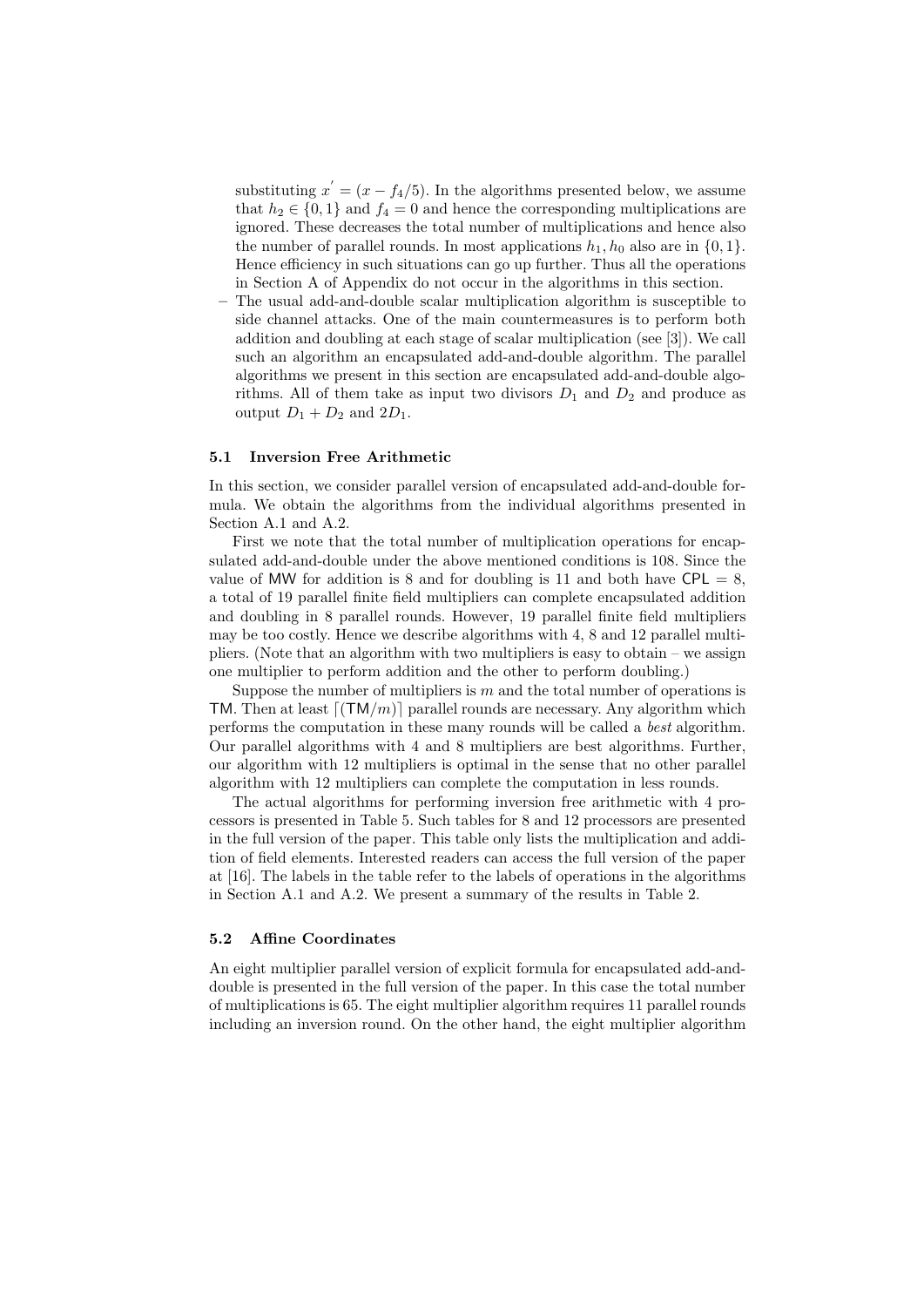Table 4. Summary of algorithms with varying number of processors for inversion free arithmetic of [12].

| No of Multipliers $\vert 2 \vert 4 \vert 8 \vert 12$ |  |  |
|------------------------------------------------------|--|--|
| Number of rounds $54 27 14 10$                       |  |  |

for inversion free arithmetic requires only 14 multiplication rounds. Thus, in general the parallel version of inversion free arithmetic will be more efficient than the parallel version of arithmetic obtained from affine coordinates.

# 6 Conclusion

In this work, we have developed a general methodology for deriving parallel versions of any explicit formula for computation of divisor addition and doubling. We have followed the methods to derive the parallel version of the explicit formula given in [12] and [11]. We have considered encapsulated add-and-double algorithms to prevent side channel attacks. Moreover, we have described parallel algorithms with different number of processors.

It has been shown that for the inversion free arithmetic of [12] and with 4, 8 and 12 field multipliers an encapsulated add-and-double can be carried out in 27, 14 and 10 parallel rounds respectively. All these algorithms are optimal in the number of parallel rounds. In the case of arithmetic using affine coordinates [11], an eight multiplier algorithm can perform encapsulated add-and-double using 11 rounds including an inversion round. Since an inversion is usually several times costlier than a multiplication, in general the parallel version of inversion free arithmetic will be more efficient than the parallel version of arithmetic using affine coordinates.

We have applied our general methodology to explicit formula for genus 2 curves. The same methodology can also be applied to the explicit formula for genus 3 curves and to other explicit formulae appearing in the literature. Peforming these tasks will be future research problems.

### References

- 1. D. G. Cantor. Computing in the Jacobian of a Hyperelliptic curve. In Mathematics of Computation, volume 48, pages 95-101, 1987.
- 2. T. H. Cormen, C. E. Leiserson and R. L. Rivest. Introduction to Algorithms, MIT Press, Cambridge, 1997.
- 3. J.-S. Coron. Resistance against Differential Power Analysis for Elliptic Curve Cryptosystems. Proceedings of CHES 1999, pp 292-302, 1999.
- 4. P. Gaudry and R. Harley Counting Points on Hyperelliptic Curves over Finite Fields. In ANTS IV, volume 1838 of LNCS; pp 297-312, Berlin, 2000, Springer-Verlag.
- 5. R. Harley. Fast Arithmetic on Genus 2 Curves. Avaiable at http://cristal.inria.fr/ harley/hyper,2000.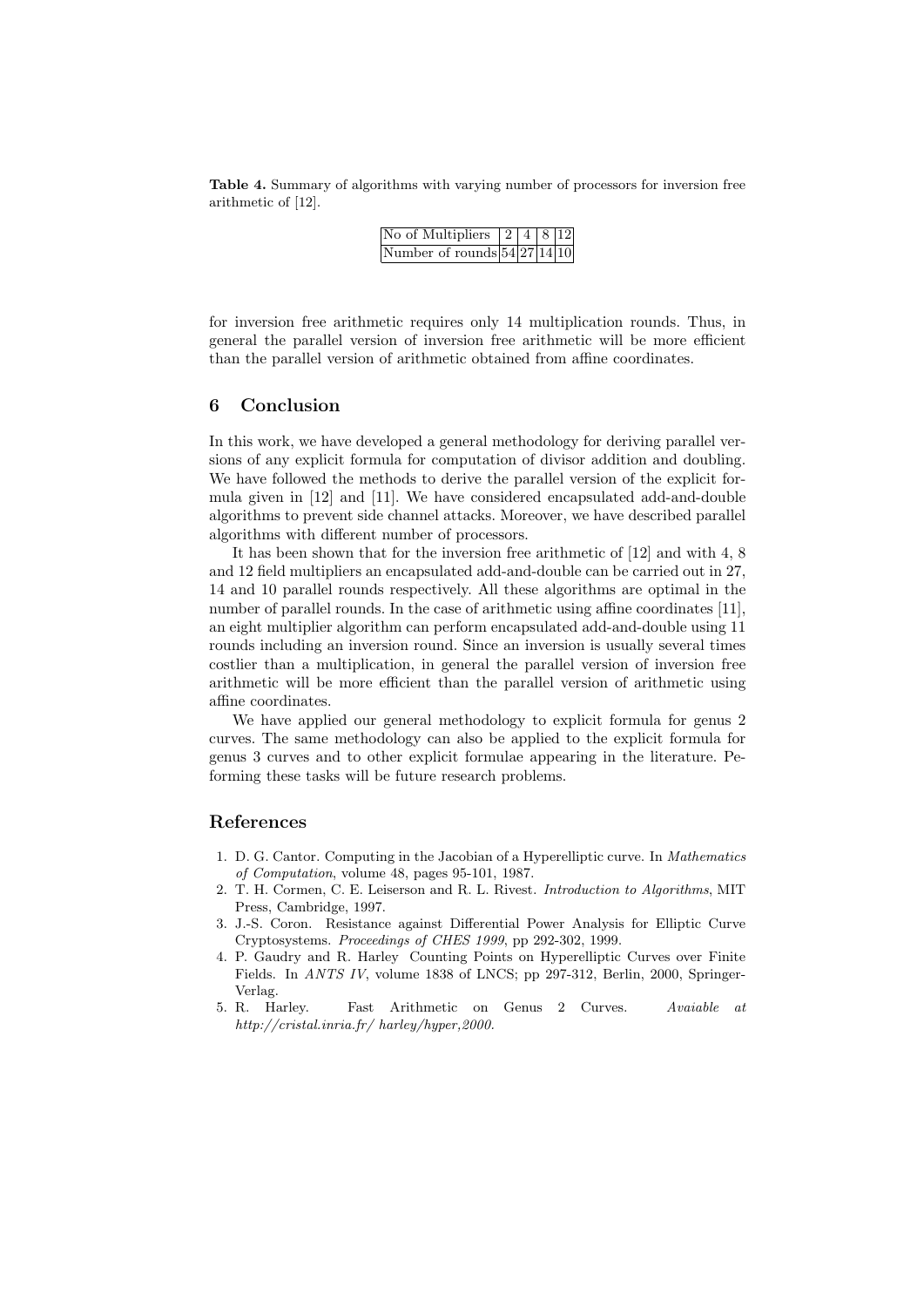Table 5. Computation chart using four parallel multipliers for inversion free arithmetic of  $[12]$ .

|                | Rnd Operation                      |    | Rnd Operation                      |  |  |
|----------------|------------------------------------|----|------------------------------------|--|--|
| $\vert$ 1      | AM01, AM02, AM03, AM04             | 15 | AM31, AM32, AM33, AM34             |  |  |
| $\overline{2}$ | AM05, AM06, AM07, AM08             |    | AA18, AA19                         |  |  |
|                | AA01, AA02, AA03, AA04             | 16 | AM35, AM37, AM38, DM36             |  |  |
| $\overline{3}$ | DM01, DM02, DM04, DM08             | 17 | DM37, DM38, DM39, DM41             |  |  |
|                | DA01, DA02, DA03, DA04             | 18 | DM43, AM39, AM40, AM41             |  |  |
| 4              | DM09, AM09, AM10, AM11             | 19 | AM42, AM43, AM44, AM46             |  |  |
|                | DA05, DA06, DA07, AA07, AA08, AA09 |    | AA20, AA21, AA22, AA23, AA24, AA25 |  |  |
| $\overline{5}$ | AM12, AM13, AM14, AM16             | 20 | DM44, DM45, DM46, DM47             |  |  |
|                | AA05, AA06                         | 21 | DM48, DM49, DM50, AM47             |  |  |
| $\overline{6}$ | DM12, DM13, DM14, DM15             |    | DA22, DA23, DA24, DA25             |  |  |
|                | DA08                               | 22 | AM48, AM49, AM50, AM51             |  |  |
| $\overline{7}$ | DM16, DM17, DM18, DM19             | 23 | AM52, AM53, DM51, DM52             |  |  |
|                | DA09, DA10                         |    | AA26, AA27                         |  |  |
| 8              | DM20, DM22, AM17, AM18             | 24 | DM53, DM54, DM55, DM56             |  |  |
|                | AA10, DA11, DA11, DA12, DA13       | 25 | DM57, AM54, AM55, AM56             |  |  |
| 9              | AM19, AM20, AM21, AM22             |    | DA26, DA27, DA28                   |  |  |
|                | AA12, AA13, AA14, AA15             | 26 | AM57, DM58, DM59, DM60             |  |  |
| 10             | DM23, DM24, DM25, DM26             |    | AA28, AA29, AA30, AA31             |  |  |
|                | DA14, DA15, DA16, DA17, DA18, DA19 | 27 | DM62, DM63, DM65, DM66             |  |  |
| 11             | DM27, DM29, AM23, AM24             |    | DA29, DA30, DA31, DA32, DA33, DA34 |  |  |
| 12             | AM25, AM26, AM27, AM28             |    |                                    |  |  |
| 13             | AM29, AM30, DM30, DM31             |    |                                    |  |  |
|                | AA16, AA17                         |    |                                    |  |  |
| 14             | DM32, DM33, DM34, DM35             |    |                                    |  |  |
|                | DA20, DA21                         |    |                                    |  |  |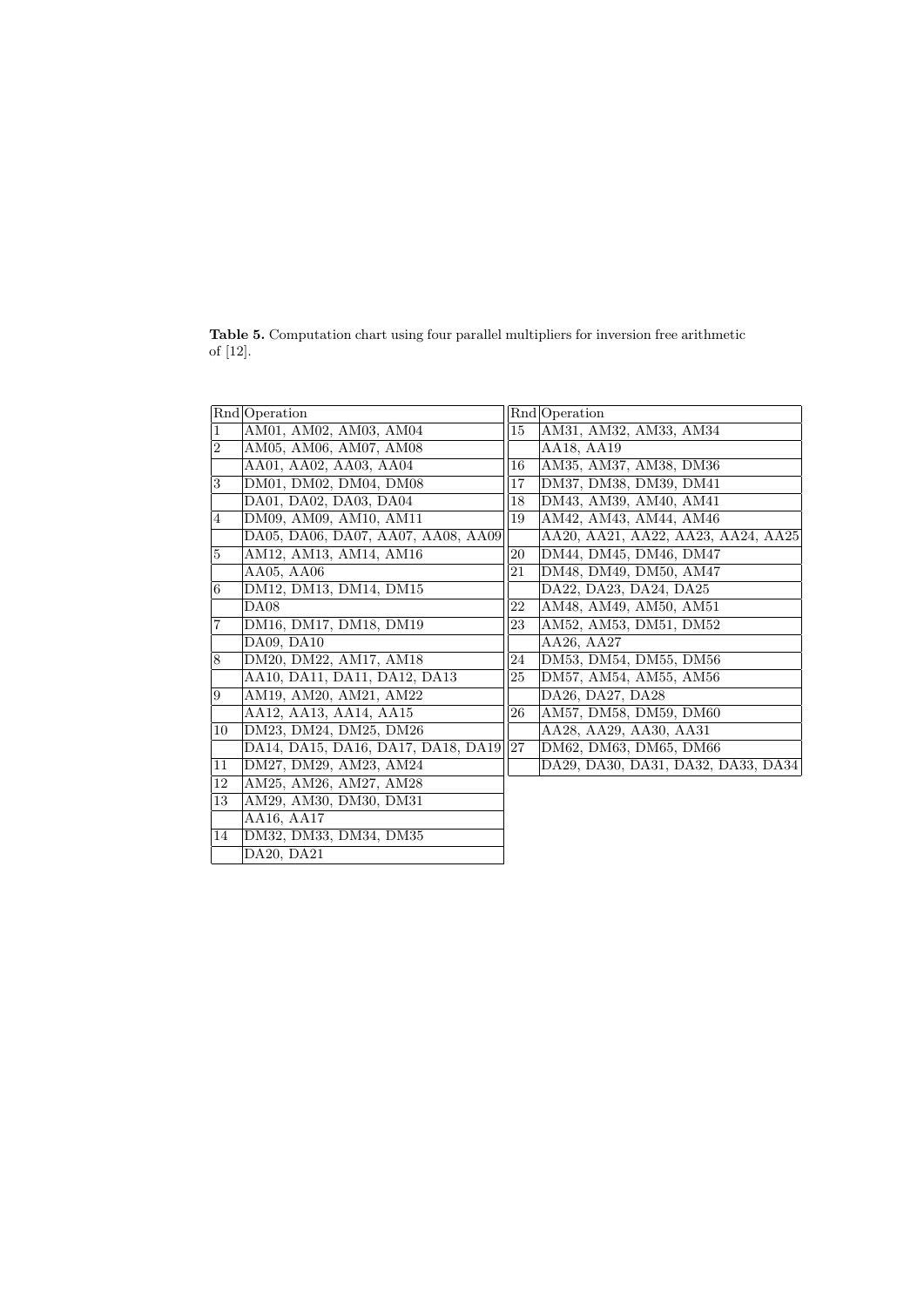- 6. T. Izu and T. Takagi. A Fast Parallel Elliptic Curve Multiplication Resistant against Side-Channel Attacks Technical Report CORR 2002-03, University of Waterloo,2002. Available at http://www.cacr.math.uwaterloo.ca.
- 7. T. Izu, B. Möller and T. Takagi. Improved Elliptic Curve Multiplication Methods Resistant Against Side Channel Attacks. Proceedings of Indocrypt 2002, LNCS 2551, pp 296-313.
- 8. N. Koblitz. Hyperelliptic Cryptosystems. In Journal of Cryptology, 1: pages 139– 150, 1989.
- 9. A. J. Menezes, P. C. van Oorschot and S. A. Vanstone. Handbook of Applied Cryptography. CRC Press, 1997.
- 10. T. Lange. Efficient Arithmetic on Hyperelliptic Curves. PhD thesis, Universität Gesamthochsschule Essen, 2001.
- 11. T. Lange. Efficient Arithmetic on Genus 2 Curves over Finite Fields via Explicit Formulae. Cryptology ePrint Archive, Report 2002/121, 2002. http://eprint.iacr.org/.
- 12. T. Lange. Inversion-free Arithmetic on Genus 2 Hyperelliptic Curves. Cryptology ePrint Archive, Report 2002/147, 2002. http://eprint.iacr.org/.
- 13. T. Lange. Weighted Co-ordinates on Genus 2 Hyperelliptic Curves. Cryptology ePrint Archive, Report 2002/153, 2002. http://eprint.iacr.org/.
- 14. K. Matsuo, J. Chao and S. Tsujii. Fast Genus Two Hyperelliptic Curve Cryptosystems. In ISEC2001, IEICE,2001.
- 15. A. Menezes, Y. Wu, R. Zuccherato. An Elementary Introduction to Hyperelliptic Curves. Technical Report CORR 96-19, University of Waterloo(1996), Canada. Available at http://www.cacr.math.uwaterloo.ca.
- 16. P. K. Mishra and P. Sarkar Parallelizing Explicit Formula in the Jacobian of Hyperelliptic Curves (Full Version) Available at the Technical Report Section (Number 16) of www://isical.ac.in/ $\tilde{c}$ rg. Also available at IACR ePrint Archive, http://eprint.iacr.org/.
- 17. Y. Miyamoto, H. Doi, K. Matsuo, J. Chao and S. Tsujii. A fast addition algorithm for genus 2 hyperelliptic curves. In Proc of SCIS2002, IEICE, Japan, pp 497- 502,2002, in Japanese.
- 18. P. Montgomery. Speeding the Pollard and Elliptic Curve Methods for Factorisation. In Math. Comp., vol 48, pp 243-264, 1987.
- 19. K. Nagao. Improving Group Law Algorithms for Jacobians of Hyperelliptic Curves. ANTS IV, LNCS 1838, Berlin 2000, Springer-Verlag.
- 20. J. Pelzl, T. Wollinger, J. Guajardo and C. Paar. Hyperelliptic Curve Cryptosystems: Closing the Performance Gap to Elliptic Curves. Cryptology ePrint Archive, Report 2003/026, 2003. http://eprint.iacr.org/.
- 21. J. Pelzl, T. Wollinger and C. Paar. Low Cost Security: Explicit Formulae for Genus 4 Hyperelliptic Curves. Cryptology ePrint Archive, Report 2003/097, 2003. http://eprint.iacr.org/.
- 22. A. M. Spallek. Kurven vom Geschletch 2 und irhe Anwendung in Public-Key-Kryptosystemen. PhD Thesis, Universität Gesamthochschule, Essen, 1994.
- 23. M. Takahashi. Improving Harley Algorithms for Jacobians of Genus 2 Hyperelliptic Curves. In Proc of SCIS 2002, ICICE, Japan, 2002, in Japanese.

# A Details of Parallel Versions of Explicit Formula

The organisation of this section is as follows.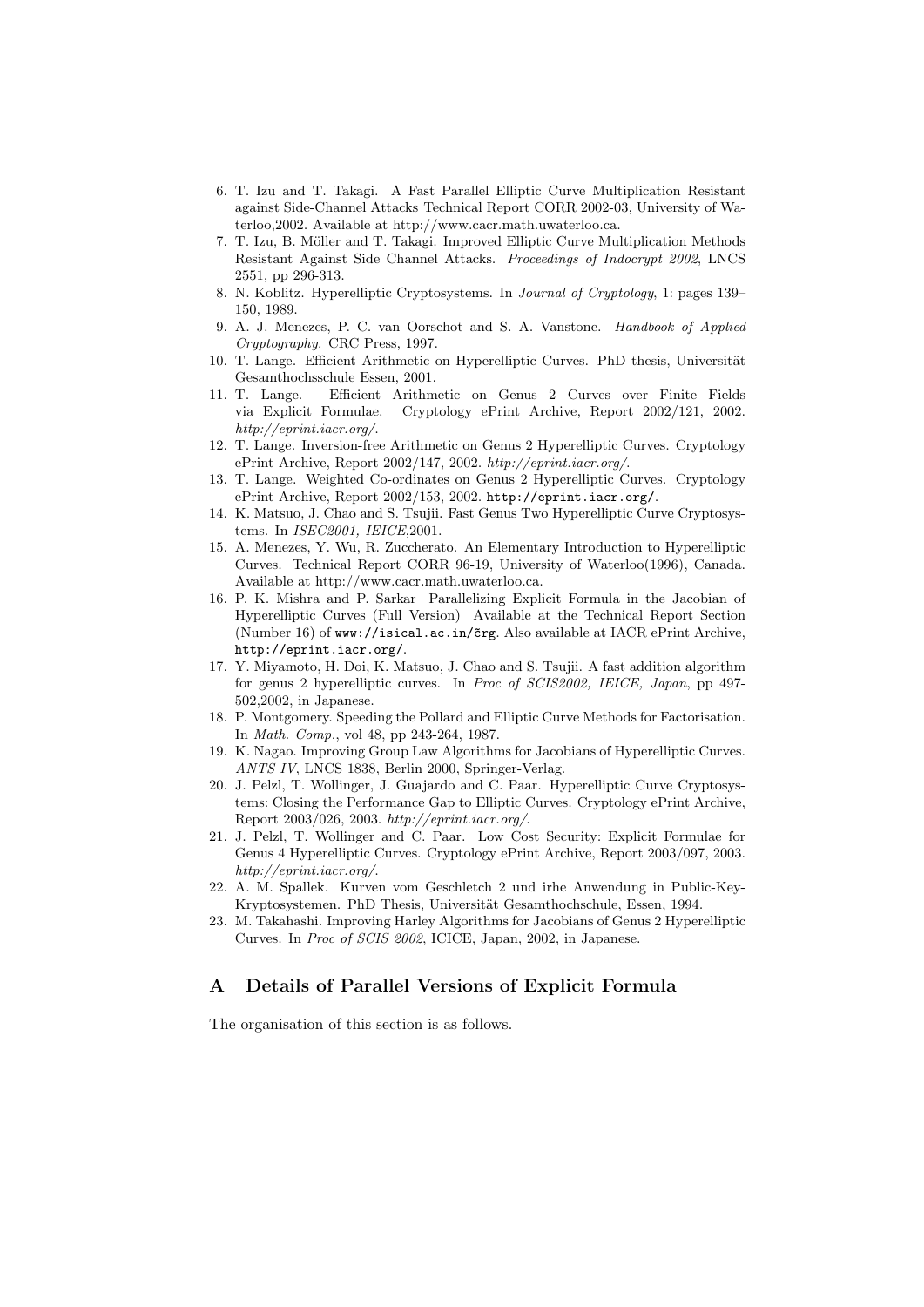- Parallel version of the explicit formula for addition using inversion free arithmetic of [12] is presented in Section A.1.
- Parallel version of the explicit formula for doubling using inversion free arithmetic of [12] is presented in Section A.2.

Similar paralellised versions of addition and doubling algorithms for affine co-ordinates given in [11] have been derived using the methods presented in this paper and are available in the full version of the paper. Interested readers can find them at [16].

#### A.1 Addition Using Inversion Free Arithmetic

#### Algorithm

*Input*: Divisors  $D_1 = [U_{11}, U_{10}, V_{11}, V_{10}, Z_1]$  and  $D_2 = [U_{21}, U_{20}, V_{21}, V_{20}, Z_2]$ . Output: Divisor  $D_1 + D_2 = [U'_1, U'_0, V'_1, V'_0, Z']$ Initial buffer:  $U_{11}$ ,  $U_{10}$ ,  $V_{11}$ ,  $V_{10}$ ,  $Z_1$ ,  $U_{21}$ ,  $U_{20}$ ,  $V_{21}$ ,  $V_{20}$ ,  $Z_2$ .

#### Round 1

AM01.  $Z = Z_1 Z_2$ ; AM02.  $\widetilde{U}_{21} = Z_1 U_{21}$ ; AM03.  $\widetilde{U}_{20} = Z_1 U_{20}$ ; AM04.  $\widetilde{V}_{21} = Z_1 V_{21}$ ; AM05.  $\widetilde{V}_{20} = Z_1 U_{20}$ ; AM06.  $p_1 = U_{11} Z_2$ ; AM07.  $p_2 = U_{10}Z_2$ ; AM08.  $p_3 = V_{11}Z_2$ . **Buffer:**  $Z, \widetilde{U}_{21}, \widetilde{U}_{20}, \widetilde{V}_{21}, \widetilde{V}_{20}, p_1, p_2, p_3.$ **AA01.**  $p_4 = p_1 - \widetilde{U}_{21}$ ; **AA02.**  $p_5 = \widetilde{U}_{20} - p_2$ ; AA03.  $p_6 = p_3 - \tilde{V}_{21}$ ; AA04.  $p_7 = Z_1 + U_{11}$ . Buffer:  $Z, \widetilde{U}_{21}, \widetilde{U}_{20}, \widetilde{V}_{21}, \widetilde{V}_{20}, p_3, p_4, p_5, p_6, p_{17}, p_7, Z.$ 

# Round 2

AM09.  $p_8 = U_{11}p_4$ ; AM10.  $p_9 = Z_1p_5$ ; AM11.  $p_{10} = Z_1p_4$ ; **AM12.**  $p_{11} = p_4^2$ ; **AM13.**  $p_{12} = p_4 p_6$ ; **AM14.**  $p_{13} = h_1 Z$ ; **AM15.**  $p_{14} = f_4 Z$ ; **AM16.**  $p_{15} = V_{10} Z_2$ **Buffer:**  $Z, \tilde{U}_{21}, \tilde{U}_{20}, \tilde{V}_{21}, \tilde{V}_{20}, p_{15}, p_{3}, p_{4}, p_{5}, p_{17}, p_{7}, p_{8}, p_{9}, p_{10}, p_{11}, p_{12}, p_{13}, p_{14}.$ **AA05.**  $p_{16} = p_{15} - \tilde{V}_{20}$ ;<br> **AA06.**  $p_{17} = p_{16} + p_6$ ;<br> **AA07.**  $p_{18} = p_8 + p_9$ ;<br> **AA08.**  $p_{19} = p_{18} + p_{10}$ AA08.  $p_{19} = p_{18} + p_{10};$ **AA09.**  $p_{20} = p_4 + \widetilde{U}_{21};$ **Buffer:**  $Z, \widetilde{U}_{21}, \widetilde{U}_{20}, \widetilde{V}_{21}, \widetilde{V}_{20}, p_{15}, p_{3}, p_{4}, p_{17}, p_{7}, p_{12}, p_{13}, p_{14}, p_{18}, p_{19}, p_{20}$ 

### Round 3

AM17.  $p_{21} = p_5p_{18}$ ; AM18.  $p_{22} = p_{11}U_{10}$ ; AM19.  $p_{23} = p_{19}p_{17}$ ; AM20.  $p_{24} = p_{18}p_{16}$  AM21.  $p_{25} = p_{12}p_{7}$ ; AM22.  $p_{26} = p_{12}U_{10}$ ; Buffer:  $Z, \widetilde{U}_{21}, \widetilde{U}_{20}, \widetilde{V}_{21}, \widetilde{V}_{20}, p_{15}, p_{3}, p_{4}, p_{13}, p_{14}, p_{20}, p_{21}, p_{22}, p_{23}, p_{24}, p_{25}, p_{26}$ AA10.  $r = p_{21} + p_{22}$ ; AA11.  $s_1 = p_{23} - p_{24} - p_{25}$ ; **AA12.**  $s_0 = p_{24} - p_{26}$ ; **AA13.**  $p_{27} = \widetilde{U}_{21} + \widetilde{U}_{20}$ ; **AA14.**  $p_{28} = p_{13} + 2\tilde{V}_{21}$ ; <br>**AA15.**  $p_{29} = p_4 + 2\tilde{U}_{21} - p_{14}$ ;  $\textbf{Buffer:} Z, \widetilde{U}_{21}, \widetilde{U}_{20}, \widetilde{V}_{21}, \widetilde{V}_{20}, r, s_1, s_0, p_{15}, p_3, p_4, p_{20}, p_{27}, p_{28}, p_{29}$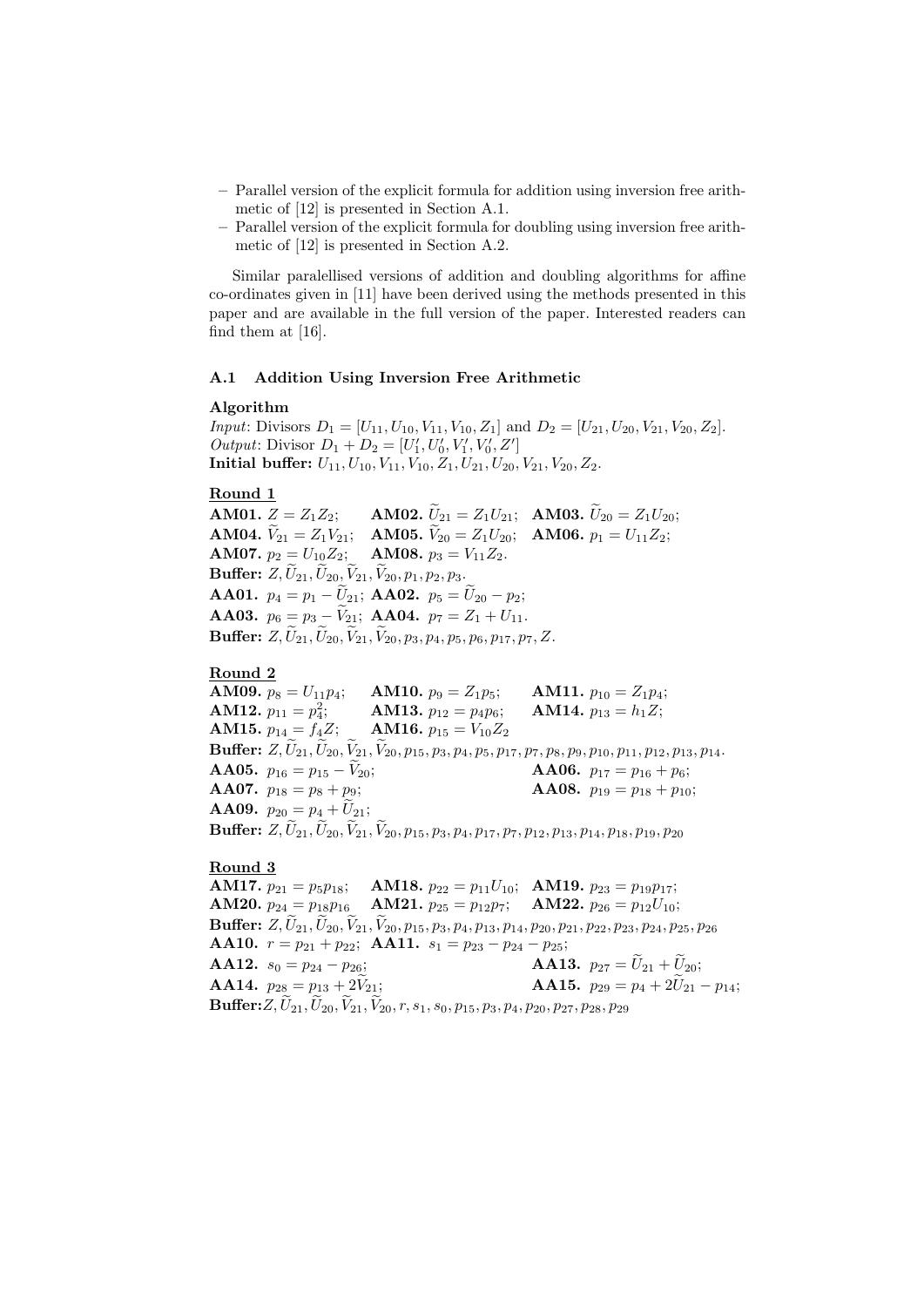Round 4 AM23.  $R = Zr$ ; AM24.  $s_0 = s_0Z$ ; AM25.  $s_3 = s_1Z$ ; AM26.  $S = s_0 s_1$ ; AM26.  $p_{30} = s_1 p_4$ ; AM27.  $p_{31} = r p_{29}$ ; AM28.  $p_{32} = s_1 p_{28}$  AM29.  $t = s_1 p_{20}$ Buffer:  $\widetilde{U}_{21}, \widetilde{U}_{20}, \widetilde{V}_{21}, \widetilde{V}_{20}, r, s_1, s_0, R, s_3, S, t, p_{15}, p_3, p_4, p_{27}, p_{30}, p_{31}, p_{32}, p_{27}$ **AA16.**  $p_{33} = s_0 - t$ , **AA17.**  $p_{34} = t - 2s_0$  $\textbf{Buffer:} \widetilde{U}_{21}, \widetilde{U}_{20}, \widetilde{V}_{21}, \widetilde{V}_{20}, r, s_1, s_0, R, s_3, S, p_{15}, p_{3}, p_{4}, p_{27}, p_{30}, p_{31}, p_{32}, p_{33}, p_{34}$ 

#### Round 5

**AM30.**  $S_3 = s_3^2$ **AM31.**  $\widetilde{R} = Rs_3$ ; **AM32.**  $\widetilde{S} = s_3s_1$ ; **AM33.**  $\widetilde{\widetilde{S}} = s_0 s_1;$  **AM34.**  $l_0 = S \widetilde{U}_{20};$  **AM35.**  $p_{35} = h_2 p_{33};$ **AM36.**  $p_{36} = s_0^2$ ; **AM37.**  $p_{37} = R^2$ ;  $\bf{Buffer:} \ \widetilde{U}_{21}, \widetilde{V}_{21}, \widetilde{V}_{20}, l_2, l_0, S_3, \widetilde{R}, \widetilde{\widetilde{S}}, \widetilde{S}, S, p_{15}, p_{3}, p_{27}, p_{30}, p_{31}, p_{32}, p_{34}, p_{35}, p_{36}, p_{37}$ **AA18.**  $p_{38} = \tilde{S} + S$ ; **AA19.**  $p_{39} = p_{35} + p_{32}$ ;

 $\bf{Buffer:} \ \widetilde{U}_{21}, \widetilde{V}_{21}, \widetilde{V}_{20}, l_2, l_0, S_3, \widetilde{R}, \widetilde{\widetilde{S}}, \widetilde{S}, p_{15}, p_{3}, p_{27}, p_{30}, p_{31}, p_{34}, p_{36}, p_{38}, p_{39}$ 

# Round 6

**AM38.**  $\widetilde{R} = \widetilde{R}\widetilde{S}$ ; **AM39.**  $l_2 = \widetilde{S}\widetilde{U}_{21}$ ; **AM40.**  $p_{40} = p_{38}p_{27}$ ; AM41.  $p_{41} = p_{30}p_{34}$ ; AM42.  $p_{42} = p_3\tilde{S}$ ; AM43.  $p_{43} = Rp_{39}$ ; **AM44.**  $p_{44} = h_2 \tilde{R}$ ; **AM45.**  $p_{45} = p_{15} \tilde{R}$ ;  $\bf{Buffer:} \ \widetilde{V}_{21}, \widetilde{V}_{20}, l_2, l_0, S_3, \widetilde{R}, \widetilde{\widetilde{S}}, \widetilde{\widetilde{R}}, p_{31}, p_{36}, p_{37}, p_{40}, p_{41}, p_{42}, p_{43}, p_{44}$ AA20.  $l_1 = p_{40} - l_2 - l_0;$  $\widetilde{\widetilde{S}}$ **AA22.**  $U'_0 = p_{36} + p_{41} + p_{42} + p_{43} + p_{31};$ **AA23.**  $U'_1 = 2\tilde{\widetilde{S}} - p_{45} + p_{44} - p_{37};$ **AA24.**  $l_2 = l_2 - U'_1$ ; **AA25.**  $p_{46} = U'_0 - l_1$ ;  $\mathbf{Buffer:}\ U_0^{'}, U_1^{'}, \widetilde{V}_{21}, \widetilde{V}_{20}, l_2, l_0, S_3, \widetilde{R}, \widetilde{\widetilde{S}}, \widetilde{\widetilde{R}}, p_{46}$ 

# Round 7

**AM46.**  $p_{47} = U_0' l_2$ ; **AM47.**  $p_{48} = S_3 l_0$ ; **AM48.**  $p_{49} = U_0$  $'_{1}l_{2};$ **AM49.**  $p_{50} = S_3p_{46}$ ; **AM50.**  $Z' = \widetilde{R}S_3$ ;  $\widetilde{R}S_3;\qquad \mathbf{AM51.}\ U_0'=\widetilde{R}U_0';$ AM52.  $U_1' = \widetilde{R}U_1';$  ${\bf Buffer \; state:} \; U_0^{'} , U_1^{'} , \widetilde{V}_{21}, \widetilde{V}_{20}, \widetilde{\widetilde{R}}, p_{47}, p_{48}, p_{49}, p_{50}, Z^{'}$ AA26.  $p_{51} = p_{47} - p_{48}$ ; AA27.  $p_{52} = p_{49} + p_{50}$ ;  $\mathbf{Buffer:} ~ U_0^{'}, U_1^{'}, \widetilde{V}_{21}, \widetilde{V}_{20}, \widetilde{\widetilde{R}}, p_{51}, p_{52}, Z^{'}$ 

# Round 8

 $\mathbf{AM53.}\; p_{53} = \widetilde{\widetilde{R}} \widetilde{V}_{20}; \quad \mathbf{AM54.}\; p_{54} = \widetilde{\widetilde{R}} \widetilde{V}_{21}; \quad \mathbf{AM55.}\; p_{55} = h_0 Z';$ **AM56.**  $p_{56} = h_1 Z'$ ; **AM57.**  $p_{57} = h_2 U'_0$ ; **AM58.**  $p_{58} = h_2 U$  $'_{1}$ ;  ${\bf Buffer \,\, state} \colon U'_0, U'_1, p_{51}, p_{52}, p_{53}, p_{54}, p_{55}, p_{55}, p_{56}, p_{57}, p_{58}, Z'$ **AA28.**  $p_{59} = p_{51} - p_{53} - p_{55}$ ;<br>**AA29.**  $p_{60} = p_{52} - p_{54} - p_{56}$ ; **AA30.**  $V'_0 = p_{57} + p_{59}$ ; **AA31.** *V*  $\zeta_1' = p_{58} + p_{60};$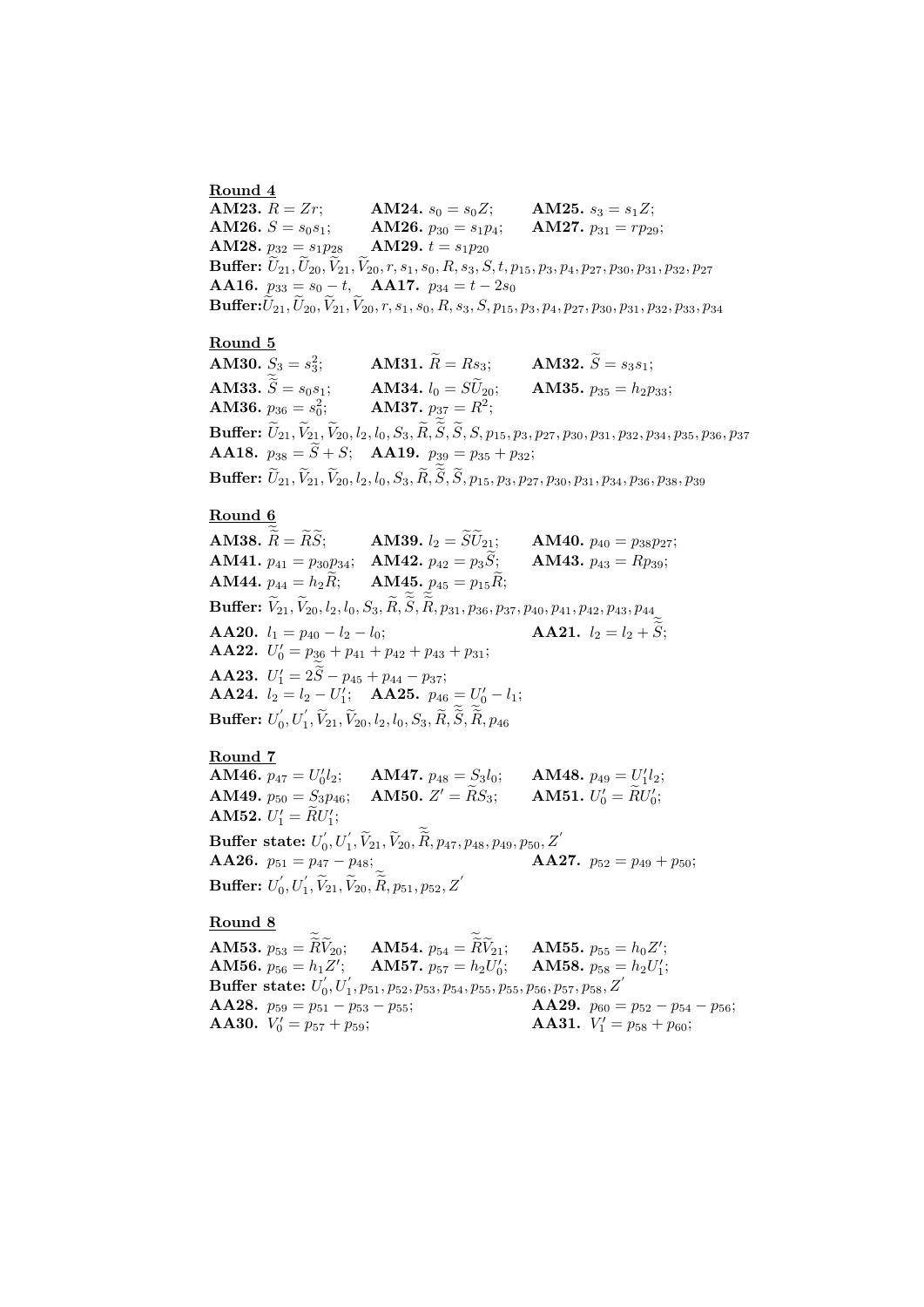${\bf Buffer \; state:} \; U_{0}^{\prime}, U_{1}^{\prime}, V_{0}^{\prime}, V_{1}^{\prime}, Z^{\prime}$ 

### A.2 Doubling Using Inversion Free Arithmetic

#### Algorithm

*Input*: Divisors  $D_1 = [U_{11}, U_{10}, V_{11}, V_{10}, Z_1]$ . Output: Divisor  $2D_1 = [U_1'', U_0'', V_1'', V_0'', Z'']$ . Initial Buffer:  $U_{11}$ ,  $U_{10}$ ,  $V_{11}$ ,  $V_{10}$ ,  $Z_1$ .

#### Round 1

**DM01.**  $q_0 = Z_1^2$ **DM02.**  $q_1 = h_1 Z_1$ ; **DM03.**  $q_2 = h_2 U_{11}$ ; **DM04.**  $q_3 = h_0 Z_1$ ; **DM05.**  $q_4 = h_2 U_{10}$ ; **DM06.**  $q_5 = f_4 U_{11}$ ; **DM07.**  $q_6 = h_2 V_{11}$ ; **DM08.**  $q_7 = f_2 Z_1$ ; **DM09.**  $q_8 = V_{11} h_1$ ; **DM10.**  $q_9 = V_{10}h_2$ ; **DM11.**  $q_{10} = f_4U_{10}$ ; Buffer:  $q_0, q_1, q_2, q_3, q_4, q_5, q_6, q_7, q_8, q_9, q_{10}$ **DA01.**  $\widetilde{V}_1 = q_1 + 2V_{11} - q_2;$  **DA02.**  $\widetilde{V}_0 = q_3 + 2V_{10} - q_4;$ **DA03.**  $q_{11} = 2U_{10}$ ; **DA04.**  $inv_1 = -\tilde{V}_1$ ; **DA05.**  $q_{12} = q_7 - q_8 - q_9 - 2q_{10}$ ; **DA06.**  $q_{13} = 2q_{11} + q_{10} + q_6;$  **DA07.**  $q_{14} = q_{11} + 2q_7 + q_6;$ Buffer:  $inv_1, \widetilde{V}_1, \widetilde{V}_0, q_0, q_{14}, q_{11}q_{12}, q_{13}$ 

### Round 2

**DM12.**  $q_{15} = V_{11}^2$ ; **DM13.**  $q_{16} = U_1^2$ **DM14.**  $q_{17} = \tilde{V}_0 Z_1$ ; **DM15.**  $q_{18} = U_{11} \widetilde{V}_1$  ; **DM16.**  $q_{19} = \widetilde{V}_1^2$ **DM17.**  $q_{20} = f_3 q_0$ ; **DM18.**  $q_{21} = q_{12}Z_1$ ; **DM19.**  $q_{22} = q_{13}Z_1$ ; **DM20.**  $q_{23} = q_{14}Z_1$ ; **DM21.**  $q_{24} = h_2 U_{11}$ ; **DM22.**  $q_{25} = h_1 Z_1$ ;  ${\bf Buffer:} inv_1, \bar{V}_1, \bar{V}_0, q_0, q_{15}, q_{16}, q_{17}, q_{18}, q_{19}, q_{20}, q_{21}, q_{22}, q_{23}, q_{24}, q_{25}$ **DA08.**  $q_{26} = q_{17}q_{18}$ ; **DA09.**  $q_{27} = q_{20} + q_{16}$ **DA10.**  $q_{28} = q_{22} - q_{27}$ ; **DA11.**  $k_1 = 2q_{16} + q_{27} - q_{23}$ ; **DA12.**  $q_{29} = q_{21} - q_{15}$ ; DA13.  $q_{30} = 2V_{10} - q_{24} + q_{25}$ ; Buffer: $inv_1, \tilde{V}_0, k_1, q_0, q_{19}, q_{26}, q_{27}, q_{28}, q_{29}, q_{30}$ 

# Round 3

**DM23.**  $q_{31} = \widetilde{V}_0 q_{26}$ ; **DM24.**  $q_{32} = q_{19}U_{10}$ ; **DM25.**  $q_{33} = U_{11}q_{28}$ ; **DM26.**  $q_{34} = Z_1 q_{29}$ ; **DM27.**  $q_{35} = k_1 inv_1$ ; **DM28.**  $q_{36} = f_4 Z_1$ ; DM29.  $q_{37} = Z_1U_{10};$ Buffer: $inv_1$ ,  $k_1$ ,  $q_0$ ,  $q_{26}$ ,  $q_{31}$ ,  $q_{32}$ ,  $q_{37}$ ,  $q_{30}$ ,  $q_{33}$ ,  $q_{34}$ ,  $q_{35}$ ,  $q_{36}$ **DA14.**  $r = q_{31} + q_{32}$ ; **DA15.**  $k_0 = q_{33} + q_{34}$ ; **DA16.**  $q_{38} = k_0 + k_1$ ; **DA17.**  $q_{39} = inv_1 + q_{26}$ ; **DA18.**  $q_{40} = 1 + U_{11}$ ; DA19.  $q_{41} = 2U_{11} - q_{36};$  $\mathbf{Buffer:} q_0, r, k_0, q_{26}, q_{37}, q_{30}, q_{35}, q_{36}, q_{38}, q_{39}, q_{40}, q_{41}$ 

Round 4

**DM30.**  $R = q_0 r$ ; **DM31.**  $q_{42} = q_{38} q_{39}$ ; **DM32.**  $q_{43} = q_{35} q_{40}$ ; **DM33.**  $q_{44} = q_{35}q_{37}$ ; **DM34.**  $q_{45} = k_0q_{26}$ ; **DM35.**  $q_{46} = r q_{41}$ ; Buffer:  $R, q_{30}, q_{45}, q_{36}, q_{42}, q_{43}, q_{44}, q_{46}$